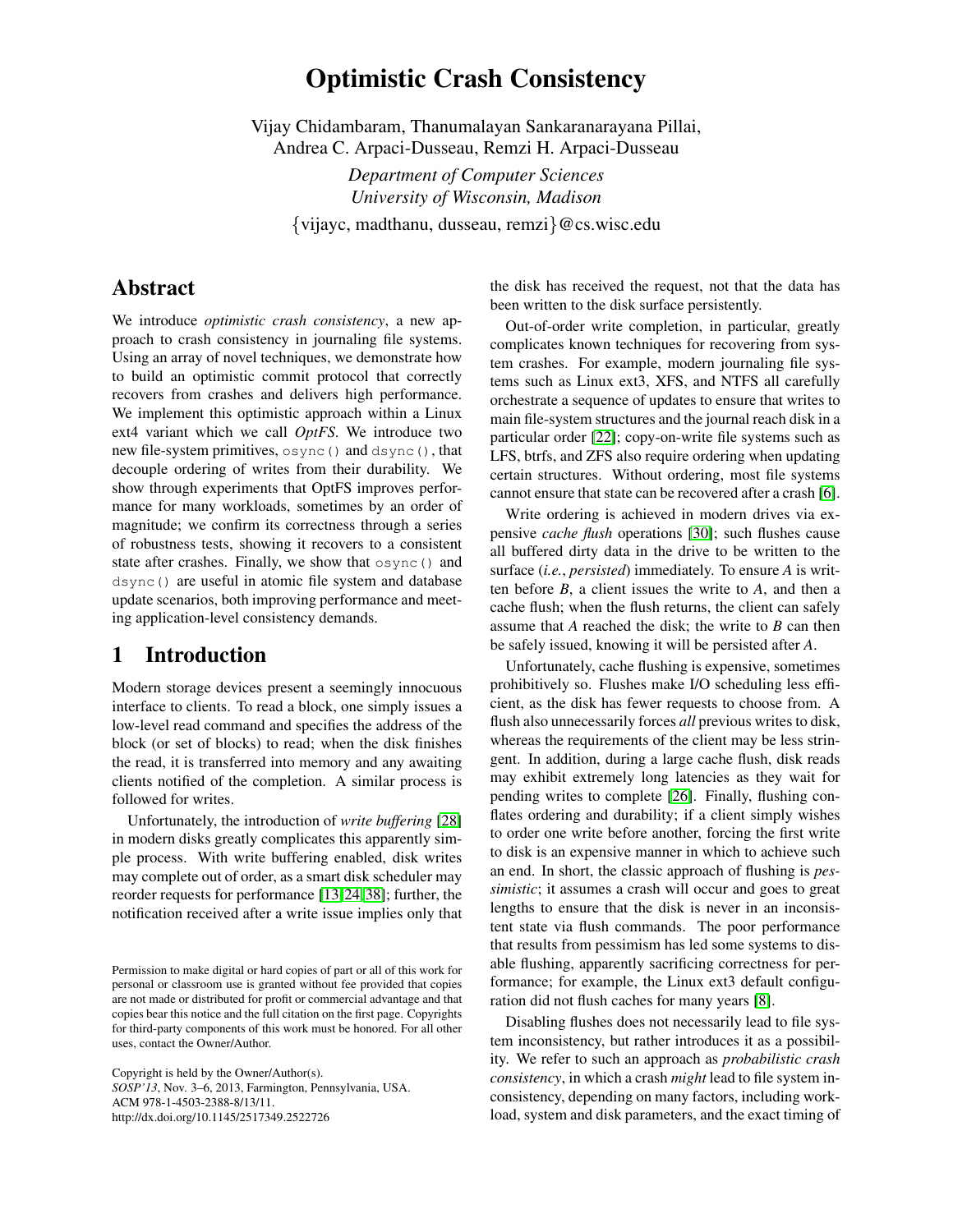the crash or power loss. In this paper, one of our first contributions is the careful study of probabilistic crash consistency, wherein we show which exact factors affect the odds that a crash will leave the file system inconsistent ([§3\)](#page-3-0). We show that for some workloads, the probabilistic approach rarely leaves the file system inconsistent.

Unfortunately, a probabilistic approach is insufficient for many applications, where certainty in crash recovery is desired. Indeed, we also show, for some workloads, that the chances of inconsistency are high; to realize higher-level application-level consistency (*i.e.*, something a DBMS might desire), the file system must provide something more than probability and chance. Thus, in this paper, we introduce *optimistic crash consistency*, a new approach to building a crash-consistent journaling file system ([§4\)](#page-5-0). This optimistic approach takes advantage of the fact that in many cases, ordering can be achieved through other means and that crashes are rare events (similar to optimistic concurrency control [\[12,](#page-15-9) [16\]](#page-15-10)). However, realizing consistency in an optimistic fashion is not without challenge; we thus develop a range of novel techniques, including a new extension of the transactional checksum [\[23\]](#page-15-11) to detect data/metadata inconsistency, delayed reuse of blocks to avoid incorrect dangling pointers, and a selective data journaling technique to handle block overwrite correctly. The combination of these techniques leads to *both* high performance and *deterministic* consistency; in the rare event that a crash does occur, optimistic crash consistency either avoids inconsistency by design or ensures that enough information is present on the disk to detect and discard improper updates during recovery.

We demonstrate the power of optimistic crash consistency through the design, implementation, and analysis of the *optimistic file system (OptFS)*. OptFS builds upon the principles of optimistic crash consistency to implement *optimistic journaling*, which ensures that the file system is kept consistent despite crashes. Optimistic journaling is realized as a set of modifications to the Linux ext4 file system, but also requires a slight change in the disk interface to provide what we refer to as *asynchronous durability notification*, *i.e.*, a notification when a write is persisted in addition to when the write has simply been received by the disk. We describe the details of our implementation ([§5\)](#page-9-0) and study its performance ([§6\)](#page-10-0), showing that for a range of workloads, OptFS significantly outperforms classic Linux ext4 with pessimistic journaling, and showing that OptFS performs almost identically to Linux ext4 with probabilistic journaling while ensuring crash consistency.

Central to the performance benefits of OptFS is the separation of ordering and durability. By allowing applications to order writes without incurring a disk flush, and request durability when needed, OptFS enables application-level consistency at high performance. OptFS introduces two new file-system primitives: osync(), which ensures ordering between writes but only *eventual* durability, and dsync(), which ensures immediate durability as well as ordering.

We show how these primitives provide a useful base on which to build higher-level application consistency semantics ([§7\)](#page-12-0). Specifically, we show how a document editing application can use osync() to implement the atomic update of a file (via a create and then atomic rename), and how the SQLite database management system can use file-system provided ordering to implement ordered transactions with eventual durability. We show that these primitives are sufficient for realizing useful application-level consistency at high performance.

Of course, the optimistic approach, while useful in many scenarios, is not a panacea. If an application requires *immediate, synchronous* durability (instead of eventual, asynchronous durability with consistent ordering), an expensive cache flush is still required. In this case, applications can use dsync() to request durability (as well as ordering). However, by decoupling the durability of writes from their ordering, OptFS provides a useful middle ground, thus realizing high performance and meaningful crash consistency for many applications.

## **2 Pessimistic Crash Consistency**

To understand the optimistic approach to journaling, we first describe standard *pessimistic crash consistency* in journaling file systems. To do so, we describe the necessary disk support (*i.e.*, cache-flushing commands) and details on how such crash consistency operates. We then demonstrate the negative performance impact of cache flushing during pessimistic journaling.

### **2.1 Disk Interface**

For the purposes of this discussion, we assume the presence of a disk-level cache flush command. In the ATA family of drives, this is referred to as the "flush cache" command; in SCSI drives, it is known as "synchronize cache". Both operations have similar semantics, forcing all pending dirty writes in the disk to be written to the surface. Note that a flush can be issued as a separate request, or as part of a write to a given block *D*; in the latter case, pending writes are flushed before the write to *D*.

<span id="page-1-0"></span>Some finer-grained controls also exist. For example, "force unit access" (FUA) commands read or write around the cache entirely. FUAs are often used in tandem with flush commands; for example, to write *A* before *B*, but to also ensure that both *A* and *B* are durable, a client might write *A*, then write *B* with both cache flushing and FUA enabled; this ensures that when *B* reaches the drive, *A* (and other dirty data) will be forced to disk; subsequently, *B* will be forced to disk due to the FUA.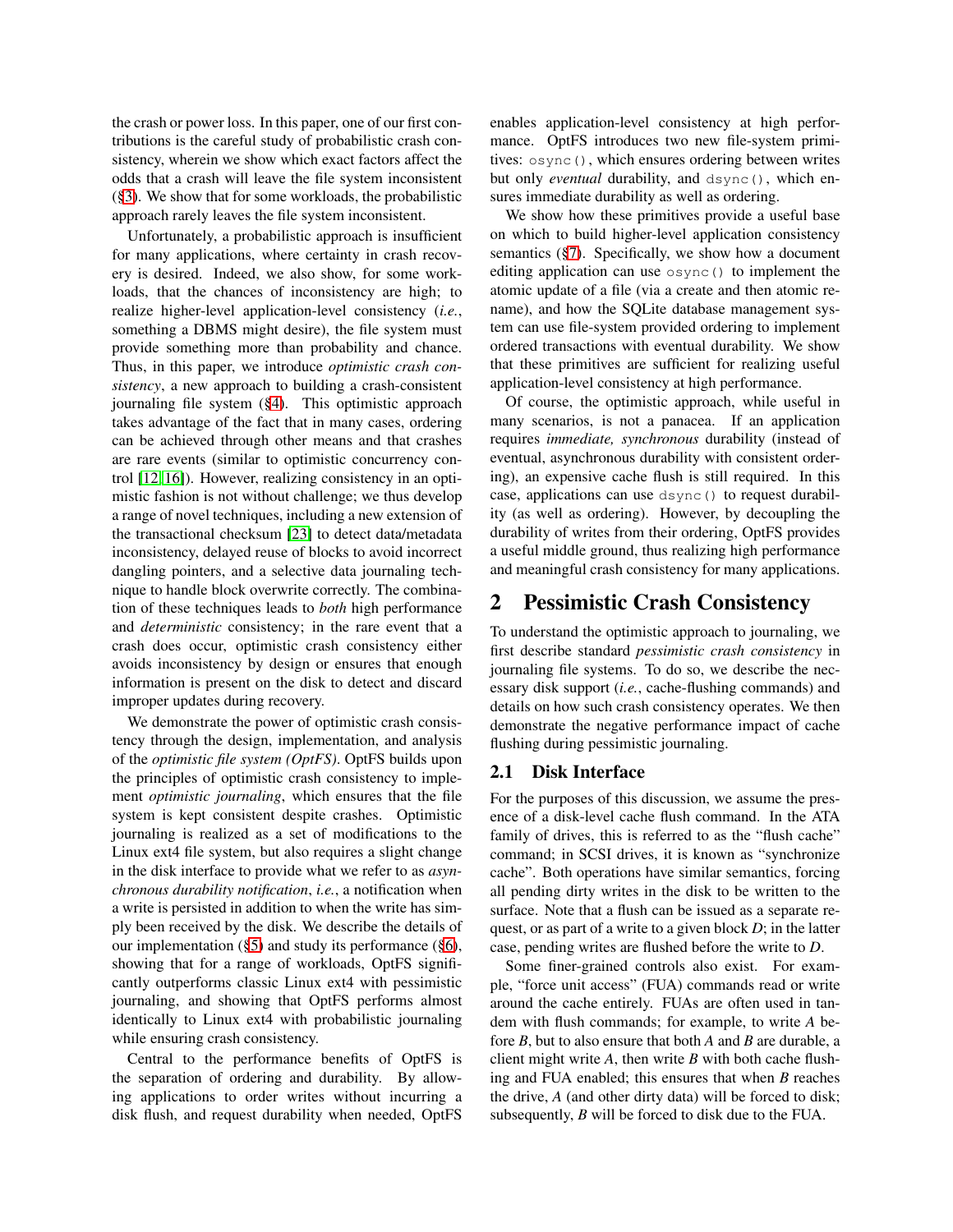### **2.2 Pessimistic Journaling**

Given the disk interface described above, we now describe how a journaling file system safely commits data to disk in order to maintain consistency in the event of a system crash. We base our discussion on ordered-mode Linux ext3 and ext4 [\[34,](#page-15-12) [35\]](#page-15-13), though much of what we say is applicable to other journaling file systems such as SGI XFS [\[32\]](#page-15-14), Windows NTFS [\[27\]](#page-15-15), and IBM JFS [\[3\]](#page-15-16). In ordered mode, file-system metadata is journaled to maintain its consistency; data is not journaled, as writing each data block twice reduces performance substantially.

When an application updates file-system state, either metadata, user data, or (often) both need to be updated in a persistent manner. For example, when a user appends a block to a file, a new *data* block (*D*) must be written to disk (at some point); in addition, various pieces of *metadata* (*M*) must be updated as well, including the file's inode and a bitmap marking the block as allocated.

We refer to the atomic update of metadata to the journal as a *transaction*. Before committing a transaction *T x* to the journal, the file system first writes any data blocks (*D*) associated with the transaction to their final destinations; writing data before transaction commit ensures that committed metadata does not point to garbage. After these data writes complete, the file system uses the journal to log metadata updates; we refer to these journal writes as  $J_M$ . After these writes are persisted, the file system issues a write to a commit block  $(J_C)$ ; when the disk persists  $J_C$ , the transaction  $Tx$  is said to be *committed*. Finally, after the commit, the file system is free to update the metadata blocks in place (*M*); if a crash occurs during this *checkpointing* process, the file system can recover simply by scanning the journal and replaying committed transactions. Details can be found elsewhere [\[22,](#page-15-4) [35\]](#page-15-13).

We thus have the following set of ordered writes that must take place: *D* before  $J_M$  before  $J_C$  before  $M$ , or more simply:  $D \to J_M \to J_C \to M$ . Note that *D*,  $J_M$ , and *M* can represent more than a single block (in larger transactions), whereas  $J_C$  is always a single sector (for the sake of write atomicity). To achieve this ordering, the file system issues a cache flush wherever order is required (*i.e.*, where there is a  $\rightarrow$  symbol).

Optimizations to this protocol have been suggested in the literature, some of which have been realized in Linux ext4. For example, some have noted that the ordering between data and journaled metadata  $(D \rightarrow J_M)$  is superfluous; removing that ordering can sometimes improve performance  $(D|J_M \to J_C \to M)$  [\[22\]](#page-15-4).

Others have suggested a "transactional check-sum" [\[23\]](#page-15-11) which can be used to remove the ordering between the journal metadata and journal commit (*J<sup>M</sup>* and  $J_C$ ). In the normal case, the file system cannot issue  $J_M$ and  $J_C$  together, because the drive might reorder them; in that case,  $J_C$  might hit the disk first, at which point a system crash (or power loss) would leave that transaction in a seemingly committed state but with garbage contents. By computing a checksum over the entire transaction and placing its value in  $J_C$ , the writes to  $J_M$  and  $J_C$ can be issued together, improving performance; with the checksum present, crash recovery can avoid replay of improperly committed transactions. With this optimization, the ordering is  $D \to J_M / J_C \to M$  (where the bar over the journal updates indicates their protection via checksum).

Interestingly, these two optimizations do not combine, *i.e.*,  $D|J_M|J_C \to M$  is not correct; if the file system issues *D*,  $J_M$ , and  $J_C$  together, it is possible that  $J_M$  and  $J<sub>C</sub>$  reach the disk first. In this case, the metadata commits before the data; if a crash occurs before the data is written, an inode (or indirect block) in the committed transaction could end up pointing to garbage data. Oddly, ext4 allows this situation with the "right" set of mount options.

We should note that one other important ordering exists among updates, specifically the order *between* transactions; journaling file systems assume transactions are committed to disk in order (*i.e.*,  $Tx_i \rightarrow Tx_{i+1}$ ) [\[35\]](#page-15-13). Not following this ordering could lead to odd results during crash recovery. For example, a block *B* could have been freed in  $Tx_i$ , and then reused in  $Tx_{i+1}$ ; in this case, a crash after  $Tx_{i+1}$  committed but before  $Tx_i$  did would lead to a state where *B* is allocated to two files.

Finally, and most importantly, we draw attention to the *pessimistic* nature of this approach. Whenever ordering is required, an expensive cache flush is issued, thus forcing *all* pending writes to disk, when perhaps only a subset of them needed to be flushed. In addition, the flushes are issued even though the writes may have gone to disk in the correct order anyhow, depending on scheduling, workload, and other details; flushes induce extra work that may not be necessary. Finally, and perhaps most harmful, is the fact that the burden of flushes is added despite the fact that crashes are rare, thus exacting a heavy cost in anticipation of an extremely occasional event.

### **2.3 Flushing Performance Impact**

To better understand the performance impact of cache flushing during pessimistic journaling, we now perform a simple experiment. Specifically, we run the Varmail benchmark atop Linux ext4, both with and without cache flushing; with cache flushing enabled, we also enable transactional checksums to see their performance impact. Varmail is a good choice here as it simulates an email server and includes many small synchronous updates to disk, thus stressing the journaling machinery described above. The experimental setup for this benchmark and configuration is described in more detail in Section [6.](#page-10-0)

From Figure [1,](#page-3-1) we can observe the following. First, transactional checksums increase performance slightly,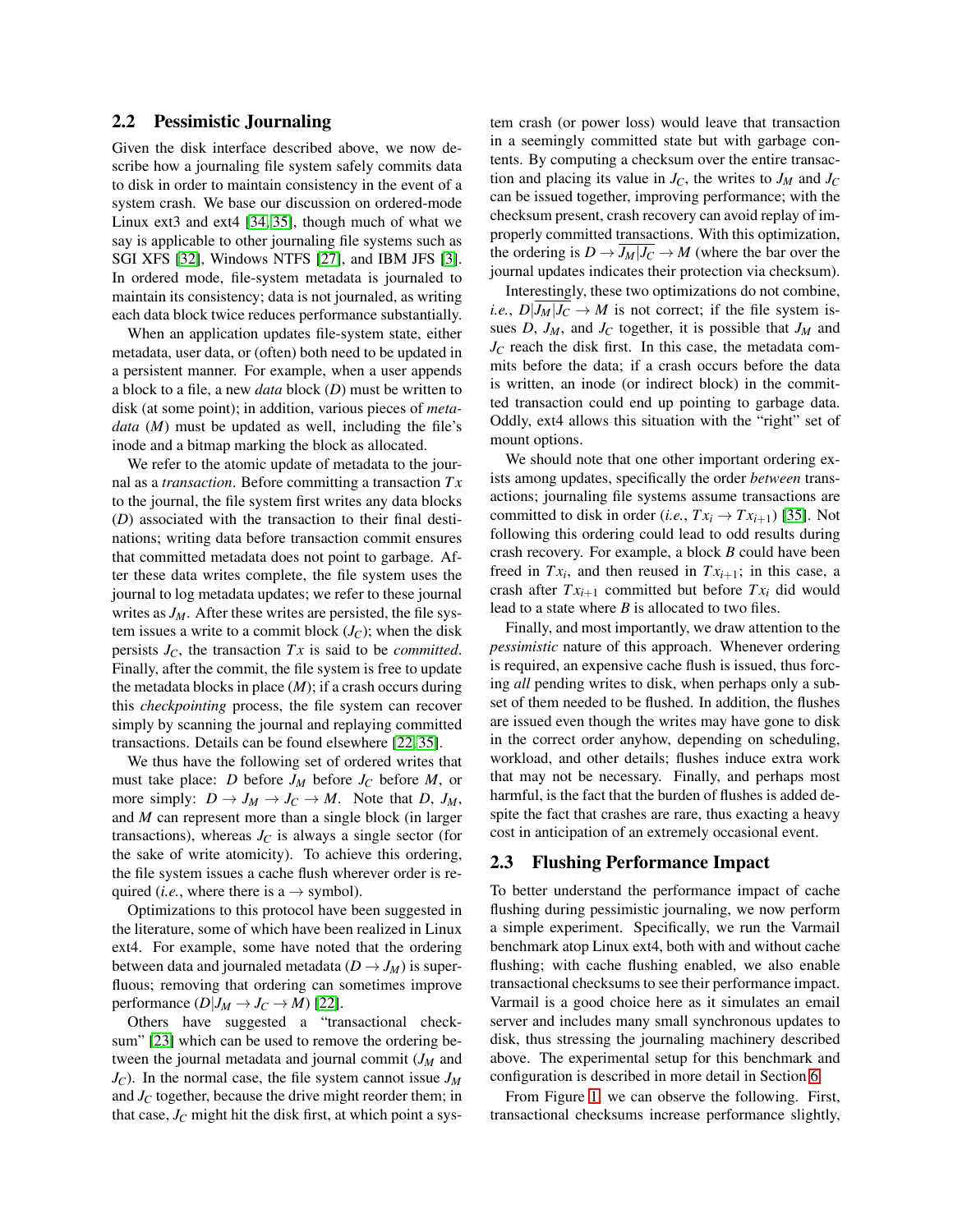

<span id="page-3-1"></span>Figure 1: **The Cost of Flushing.** *The figure shows the performance of Filebench Varmail on different ext4 configurations. Performance increases 5X when flushes are disabled.*

showing how removing a single ordering point (via a checksum) can help. Second, and most importantly, there is a vast performance improvement when cache flushing is turned off, in this case nearly a factor of five. Given this large performance difference, in some installations, cache flushing is disabled, which leads to the following question: what kind of crash consistency is provided when flushing is disabled? Surprisingly, the answer is not "none", as we now describe.

## <span id="page-3-0"></span>**3 Probabilistic Crash Consistency**

Given the potential performance gains, practitioners sometimes forgo the safety provided by correct implementations that issue flushes and choose to disable flushes [\[8\]](#page-15-8). In this fast mode, a risk of file-system inconsistency is introduced; if a crash occurs at an untimely point in the update sequence, and blocks have been reordered across ordering points, crash recovery as run by the file system will result in an inconsistent file system.

In some cases, practitioners observed that skipping flush commands sometimes did *not* lead to observable inconsistency, despite the presence of (occasional) crashes. Such commentary led to a debate within the Linux community as to underlying causes. Long-time kernel developer Theodore Ts'o hypothesized why such consistency was often achieved despite the lack of ordering enforcement by the file system [\[33\]](#page-15-17):

I suspect the real reason why we get away with it so much with ext3 is that the journal is usually contiguous on disk, hence, when you write to the journal, it's highly unlikely that commit block will be written and the blocks before the commit block have not. ... The most important reason, though, is that the blocks which are dirty don't get flushed out to disk right away!

What the Ts'o Hypothesis refers to specifically is two orderings:  $J_M \rightarrow J_C$  and  $J_C \rightarrow M$ . In the first case, Ts'o notes that the disk is likely to commit  $J_C$  to disk after *J<sup>M</sup>* even without an intervening flush (note that this is without the presence of transactional checksums) due to *layout* and *scheduling*; disks are simply unlikely to reorder two writes that are contiguous. In the second case, Ts'o notes that  $J_C \rightarrow M$  often holds without a flush due to *time*; the checkpoint traffic that commits *M* to disk of-



<span id="page-3-2"></span>Figure 2: **The Probability of Inconsistency (***Pinc***).** *An example of a window of vulnerability is shown. Blocks 1 through 6 were meant to be written in strict order to disk. However, block 5 (dark gray) is written early. Once 5 is committed, a window of vulnerability exists until blocks 3 and 4 (light gray) are committed; a crash during this time will lead to observable reordering. The probability of inconsistency is calculated by dividing the time spent in such a window (i.e.,*  $W = t_2 - t_1$ *) by the total runtime of the workload (i.e., tworkload ).*

ten occurs long after the transaction has been committed, and thus ordering is preserved without a flush.

We refer to this arrangement as *probabilistic consistency*. In such a configuration, typical operation may or may not result in much reordering, and thus the disk is only sometimes in an inconsistent state. A crash may not lead to inconsistency despite a lack of enforcement by the file system via flush commands. Despite probabilistic crash consistency offering *no* guarantees on consistency after a crash, many practitioners are drawn to it due to large performance gains from turning off flushing.

## **3.1 Quantifying Probabilistic Consistency**

Unfortunately, probabilistic consistency is not well understood. To shed light on this issue, we quantify how often inconsistency arises without flushing via simulation. To do so, we disable flushing in Linux ext4 and extract block-level traces underneath ext4 across a range of workloads. We analyze the traces carefully to determine the chances of an inconsistency occurring due to a crash. Our analysis is done via a simulator built atop DiskSim [\[4\]](#page-15-18), which enables us to model complex disk behaviors (*e.g.*, scheduling, caching).

The main output of our simulations is a determination of when a *window of vulnerability* (*W*) arises, and for how long such windows last. Such a window occurs due to reordering. For example, if *A* should be written to disk before *B*, but *B* is written at time  $t_1$  and *A* written at *t*2, the state of the system is vulnerable to inconsistency in the time period between,  $W = t_2 - t_1$ . If the system crashes during this window, the file system will be left in an inconsistent state; conversely, once the latter block (*A*) is written, there is no longer any concern.

Given a workload and a disk model, it is thus possible to quantify the *probability of inconsistency (Pinc)* by dividing the total time spent in windows of vulnerability by the total run time of the workload ( $P_{inc} = \bigcup W_i / t_{workload}$ ); Figure [2](#page-3-2) shows an example. Note that when a workload is run on a file system with cache-flushing enabled, *Pinc* is always zero.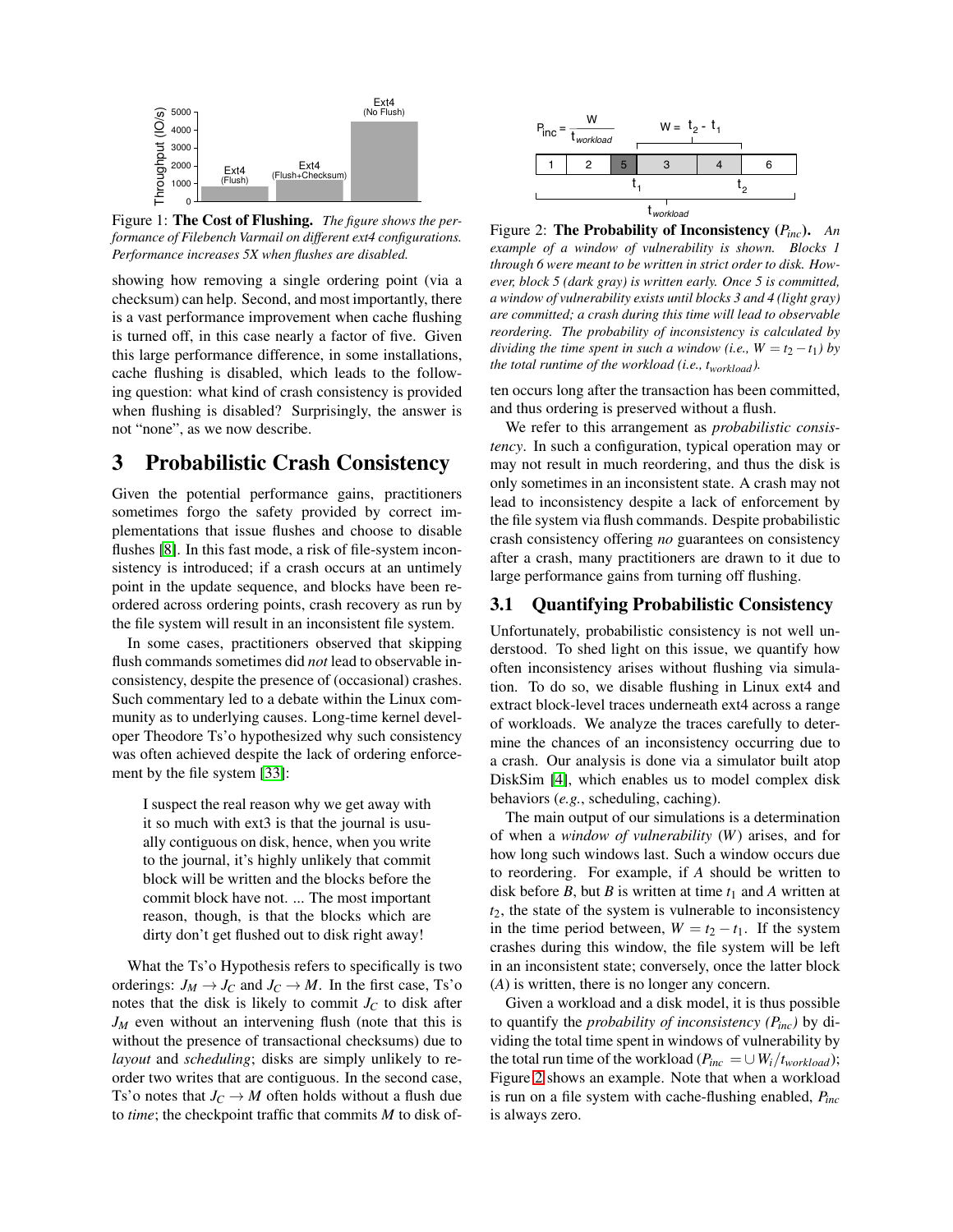

<span id="page-4-0"></span>Figure 3: **Workload Study of** *Pinc***.** *The figure shows Pinc for six workloads. The first two workloads are sequential and random writes to a 1 GB file. Fileserver, Webserver, and Varmail are part of the Filebench benchmark suite [\[17\]](#page-15-19). Fileserver performs a sequence of creates, deletes, appends, reads, and writes. Webserver emulates a multi-threaded web host server, performing sequences of open-read-close on multiple files plus a log file append. Varmail emulates a multi-threaded mail server, performing a sequence of create-append-sync, readappend-sync, reads, and deletes in a single directory. MySQL represents the OLTP benchmark from Sysbench [\[1\]](#page-15-20). Each bar is broken down into the percent contribution of the different types of misordering. Standard deviations are shown as well.*

## **3.2 Factors affecting** *Pinc*

We now explore  $P_{inc}$  more systematically. Specifically, we determine sensitivity to workload and disk parameters such as queue size and placement of the journal relative to file-system structures. We use the validated Seagate Cheetah 15k.5 disk model [\[4\]](#page-15-18) provided with DiskSim for our experiments.

#### **3.2.1 Workload**

We first show how the workload can impact *Pinc*. For this experiment, we use 6 different workloads described in the caption of Figure [3.](#page-4-0) From the figure, we make the following observations. Most importantly, *Pinc* is workload dependent. For example, if a workload is mostly read oriented, there is little chance of inconsistency, as file-system state is not updated frequently (*e.g.*, Webserver). Second, for write-heavy workloads, the *nature* of the writes is important; workloads that write randomly or force writes to disk via fsync() lead to a fairly high chance of a crash leaving the file system inconsistent (*e.g.*, random writes, MySQL, Varmail). Third, there can be high variance in *Pinc*; small events that change the order of persistence of writes can lead to large differences in chances of inconsistency. Finally, even under extreme circumstances, *Pinc* never reaches 100% (the graph is cut off at 60%); there are many points in the lifetime of a workload when a crash will not lead to inconsistency.

Beyond the overall *Pinc* shown in the graph, we also break the probability further by the *type* of reordering that leads to a window of vulnerability. Specifically, assuming the following commit ordering  $(D|J_M \rightarrow J_C \rightarrow$ *M*), we determine when a particular reordering (*e.g.*, *J<sup>C</sup>*



<span id="page-4-1"></span>Figure 4: **The Effect of Queue Size.** *The figure shows Pinc (left y-axis) and total I/O completion time (right y-axis) as the queue size of the simulated disk varies (x-axis). For this experiment, we use the Varmail workload.*

before *D*) has resulted. The graph breaks down *Pinc* into these fine-grained reordering categories, grouped into the following relevant cases: *early commit* (*e.g.*,  $J_C \rightarrow$ *J<sub>M</sub>* $|D|$ , *early checkpoint* (*e.g.*,  $M \rightarrow D|J_M|J_C$ ), *transaction misorder* (*e.g.*,  $Tx_i \rightarrow Tx_{i-1}$ ), and *mixed* (*e.g.*, where more than one category could be attributed).

Our experiments show that early commit before data,  $(J_C \rightarrow D)$ , is the largest contributor to  $P_{inc}$ , accounting for over 90% of inconsistency across all workloads, and 100% in some cases (Fileserver, random writes). This is not surprising, as in cases where transactions are being forced to disk (*e.g.*, due to calls to fsync()), data writes (*D*) are issued just before transaction writes  $(J_M$  and  $J_C$ ); slight re-orderings by the disk will result in  $J_C$  being persisted first. Also, for some workloads (MySQL, Varmail), *all* categories might contribute; though rare, early checkpoints and transaction misordering can arise. Thus, any approach to provide reliable consistency mechanisms must consider all possible causes, not just one.

#### **3.2.2 Queue Size**

For the remaining studies, we focus on Varmail, as it exhibits the most interesting and varied probability of inconsistency. First, we show how disk scheduler queue depth matters. Figure [4](#page-4-1) plots the results of our experiment. The left y-axis plots *Pinc* as we vary the number of outstanding requests to the disk; the right y-axis plots performance (overall time for all I/Os to complete).

From the figure, we observe the following three results. First, when there is no reordering done by the disk (*i.e.*, queue size is 1), there is no chance of inconsistency, as writes are committed in order; we would find the same result if we used FIFO disk scheduling (instead of SPTF). Second, even with small queues (*e.g.*, 8), a great deal of inconsistency can arise; one block committed too early to disk can result in very large windows of vulnerability. Finally, we observe that a modest amount of reordering does indeed make a noticeable performance difference; in-disk SPTF scheduling improves performance by about 30% with a queue size of 8 or more.

#### **3.2.3 Journal Layout**

We now study how distance between the main filesystem structures and the journal affects *Pinc*. Figure [5](#page-5-1)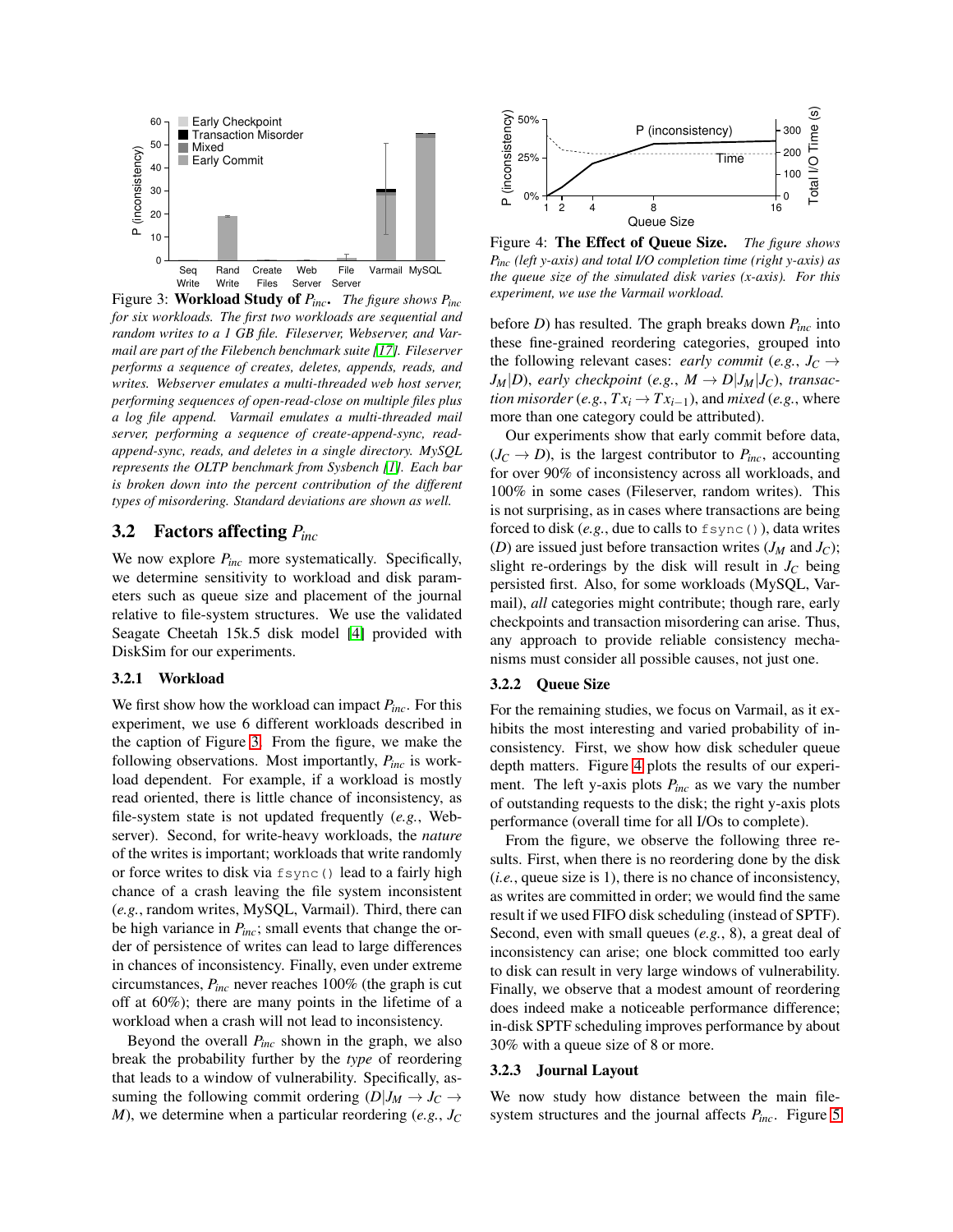

<span id="page-5-1"></span>Figure 5: **The Effect of Distance.** *The figure shows Pinc (left y-axis) and total I/O completion time (right y-axis) as the distance (in GB) between the data region and the journal of the simulated disk is increased (x-axis). For this experiment, we use the Varmail workload, with queue size set to 8.*

plots the results of varying the location of Varmail's data and metadata structures (which are usually located in one disk area) from close to the journal (left) to far away.

From the figure, we observe distance makes a significant difference in *Pinc*. Recall that one of the major causes of reordering is early commit (*i.e.*,  $J_C$  written before *D*); by separating the location of data and the journal, it becomes increasingly unlikely for such reordering to occur. Secondly, we also observe that increased distance is not a panacea; inconsistency (10%) still arises for Varmail. Finally, increased distance from the journal can affect performance somewhat; there is a 14% decrease in performance when moving Varmail's data and metadata from right next to the journal to 140 GB away.

We also studied a number of other factors that might affect *Pinc*, including the placement of the journal as it relates to track boundaries on the disk, and other potential factors. In general, these parameters did not significantly affect *Pinc* and thus are not included.

## **3.3 Summary**

<span id="page-5-0"></span>The classic approach to journaling is overly pessimistic, forcing writes to persistent storage often when only ordering is desired. As a result, users have sometimes turned to probabilistic journaling, taking their chances with consistency in order to gain more performance. We have carefully studied which factors affect the consistency of the probabilistic approach, and shown that for some workloads, it works fairly well; unfortunately, for other workloads with a high number of random-write I/Os, or where the application itself forces traffic to disk, the probability of inconsistency becomes high. As devices become more sophisticated, and can handle a large number of outstanding requests, the odds that a crash will cause inconsistency increases. Thus, to advance beyond the probabilistic approach, a system must include machinery to either avoid situations that lead to inconsistency, or be able to detect and recover when such occurrences arise. We now describe one such approach: *optimistic crash consistency.*

## **4 Optimistic Crash Consistency**

Given that journaling with probabilistic consistency often gives consistent results even in the presence of system crashes, we note a new opportunity. The goal of *optimistic crash consistency*, as realized in an *optimistic journaling* system, is to commit transactions to persistent storage in a manner that maintains consistency to the same extent as pessimistic journaling, but with nearly the same performance as with probabilistic consistency. Optimistic journaling requires minimal changes to current disk interfaces and the journaling layer; in particular, our approach does not require changes to file-system structures outside of the journal (*e.g.*, backpointers [\[6\]](#page-15-5)).

To describe optimistic crash consistency and journaling, we begin by describing the intuition behind optimistic techniques. Optimistic crash consistency is based on two main ideas. First, checksums can remove the need for ordering writes. Optimistic crash consistency eliminates the need for ordering during transaction commit by generalizing metadata transactional checksums [\[23\]](#page-15-11) to include data blocks. During recovery, transactions are discarded upon checksum mismatch.

Second, *asynchronous durability notifications* are used to delay checkpointing a transaction until it has been committed durably. Fortunately, this delay does not affect application performance, as applications block until the transaction is committed, not until it is checkpointed. Additional techniques are required for correctness in scenarios such as block reuse and overwrite.

We first propose an additional notification that disk drives should expose. We then explain how optimistic journaling provides different properties to preserve the consistency semantics of ordered journaling. We show that these properties can be achieved using a combination of optimistic techniques. We also describe an additional optimistic technique which enables optimistic journaling to provide consistency equivalent to data journaling.

## **4.1 Asynchronous Durability Notification**

The current interface to the disk for ensuring that write operations are performed in a specified order is pessimistic: the upper-level file system tells the lower-level disk when it must flush its cache (or certain blocks) and the disk must then promptly do so. However, the actual ordering and durability of writes to the platter does not matter, unless there is a crash. Therefore, the current interface is overly constraining and limits I/O performance.

Rather than requiring the disk to obey ordering and durability commands from the layer above, we propose that the disk be freed to perform reads and writes in the order that optimizes its scheduling and performance. Thus, the performance of the disk is optimized for the common case in which there is no crash.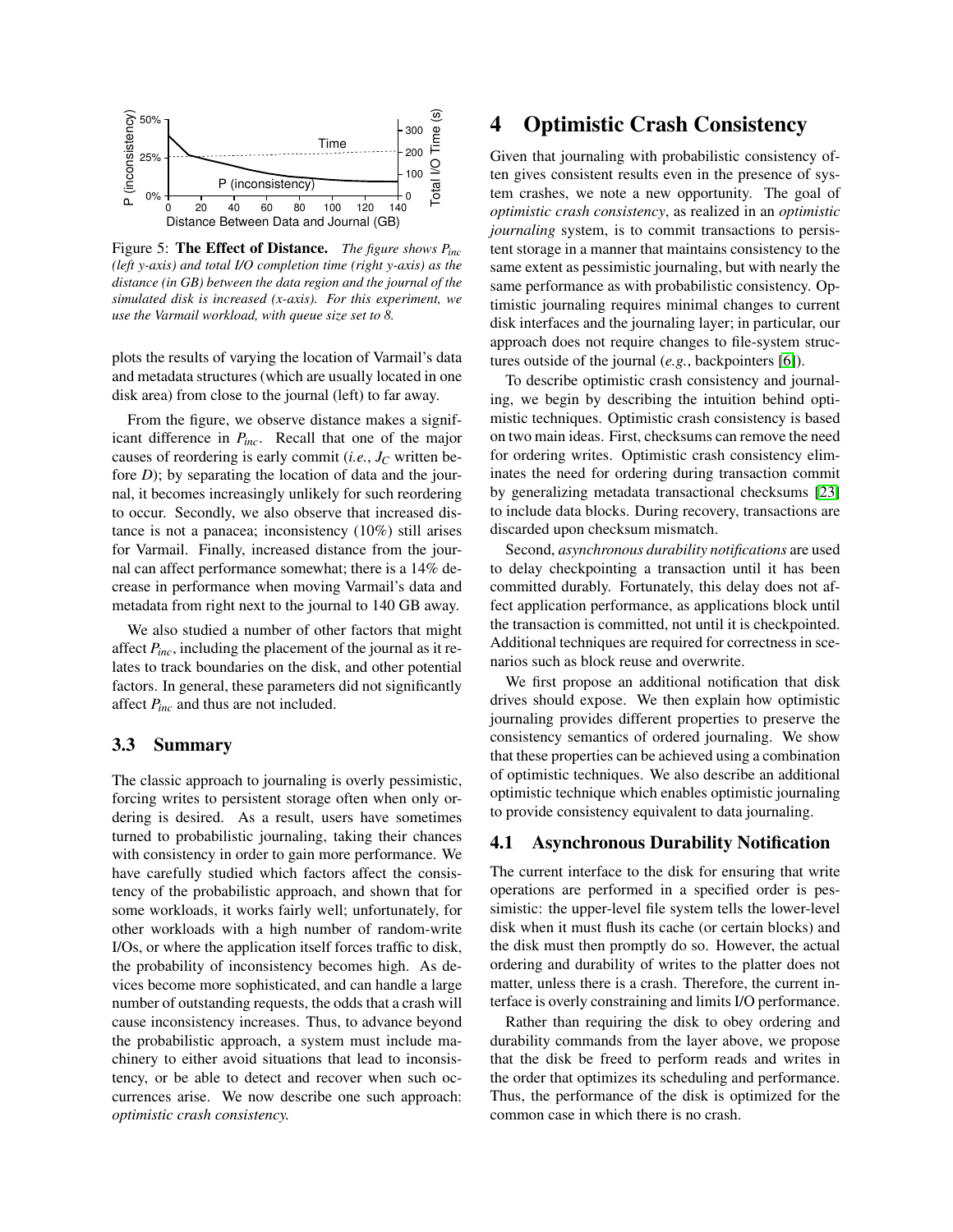Given that the file system must still be able to guarantee consistency and durability in the event of a crash, we propose a minimal extension to the disk interface. With an *asynchronous durability notification* the disk informs the upper-level client that a specific write request has completed and is now guaranteed to be durable. Thus there will be two notifications from the disk: first when the disk has received the write and later when the write has been persisted. Some interfaces, such as Forced Unit Access (FUA), provide a single, *synchronous* durability notification: the drive receives the request and indicates completion when the request has been persisted [\[14,](#page-15-21) [37\]](#page-15-22). Tagged Queuing allows a limited number of requests to be outstanding at a given point of time [\[15,](#page-15-23) [37\]](#page-15-22). Unfortunately, many drives do not implement tagged queuing and FUA reliably [\[18\]](#page-15-24). Furthermore, a request tagged with FUA also implies urgency, prompting some implementations to force the request to disk immediately. While a correct implementation of tagged queuing and FUA may suffice for optimistic crash consistency, we feel that an interface that decouples request acknowledgement from persistence enables higher levels of I/O concurrency and thus provides a better foundation on which to build OptFS.

### **4.2 Optimistic Consistency Properties**

As described in Section [2.2,](#page-1-0) ordered journaling mode involves the following writes for each transaction: data blocks, *D*, to in-place locations on disk; metadata blocks to the journal,  $J_M$ ; a commit block to the journal,  $J_C$ ; and finally, a checkpoint of the metadata to its in-place location, *M*. We refer to writes belonging to a particular transaction *i* with the notation :*i*; for example, the journaled metadata of transaction *i* is denoted *JM*:*i*.

Ordered journaling mode ensures several properties. First, metadata written in transaction  $Tx: i+1$  cannot be observed unless metadata from transaction *T x*:*i* is also observed. Second, it is not possible for metadata to point to invalid data. These properties are maintained by the recovery process and how writes are ordered. If a crash occurs after the transaction is properly committed (*i.e.*, *D*,  $J_M$ , and  $J_C$  are all durably written), but before *M* is written, then the recovery process can replay the transaction so that *M* is written to its in-place location. If a crash occurs before the transaction is completed, then ordered journaling ensures that no in-place metadata related to this transaction was updated.

Optimistic journaling allows the disk to perform writes in any order it chooses, but ensures that in the case of a crash, the necessary consistency properties are upheld for ordered transactions. To give the reader some intuition for why particular properties are sufficient for ordered journaling semantics, we walk through the example in Figure [6.](#page-6-0) For simplicity, we begin by assuming that data



<span id="page-6-0"></span>Figure 6: **Optimistic Journaling.** *The figure shows four transactions in progress, involving writes to main memory, the on-disk journal, and to in-place checkpoints on disk. A rectangle block indicates that the file system has been notified that the write has been durably completed. Cloud-shaped blocks indicate that the write has been initiated, but the file system has not yet been notified of its completion and it may or may not be durable. Circles indicate dirty blocks in main memory that cannot be written until a previous write is durable; a dashed line indicates the write it is dependent on. Finally, the solid arrow indicates that the meta-data may refer to the data block.*

blocks are not reused across transactions (*i.e.*, they are not freed and re-allocated to different files or overwritten); we will remove this assumption later ([§4.3.5\)](#page-8-0).

In Figure [6,](#page-6-0) four transactions are in progress:  $Tx:0$ , *Tx*: 1, and *Tx*: 2, and *Tx*: 3. At this point, the file system has received notification that *T x*: 0 is durable (*i.e.*,  $D: 0, J_M: 0$ , and  $J_C: 0$  and so it is in the process of checkpointing the metadata *M*: 0 to its in-place location on disk (note that *M*: 0 may point to data *D*: 0). If there is a crash at this point, the recovery mechanism will properly replay *T x*: 0 and re-initiate the checkpoint of *M*: 0. Since *Tx*: 0 is durable, the application that initiated these writes can be notified that the writes have completed (*e.g.*, if it called  $f<sub>sync</sub>()$ ). Note that the journal entries for  $Tx: 0$ can finally be freed once the file system has been notified that the in-place checkpoint write of *M*: 0 is durable.

The file system has also started transactions  $Tx:1$ through  $Tx: 3$ ; many of the corresponding disk writes have been initiated, while others are being held in memory based on unresolved dependencies. Specifically, the writes for  $D: 1, J_M: 1$ , and  $J_C: 1$  have been initiated; however, *D*: 1 is not yet durable, and therefore the metadata (*M*: 1), which may refer to it, cannot be checkpointed. If *M*: 1 were checkpointed at this point and a crash occurred (with *M*: 1 being persisted and *D*: 1 not), *M*: 1 could be left pointing to garbage values for *D*: 1. If a crash occurs now, before *D*: 1 is durable, checksums added to the commit block of *T x*: 1 will indicate a mismatch with *D*: 1; the recovery process will not replay *T x*: 1, as desired.

*Tx*: 2 is allowed to proceed in parallel with *Tx*: 1; in this case, the file system has not yet been notified that the journal commit block  $J_C$ : 2 has completed; again, since the transaction is not yet durable, metadata *M*: 2 cannot be checkpointed. If a crash occurs when  $J_C$ : 2 is not yet durable, then the recovery process will detect a mismatch between the data blocks and the checksums and not re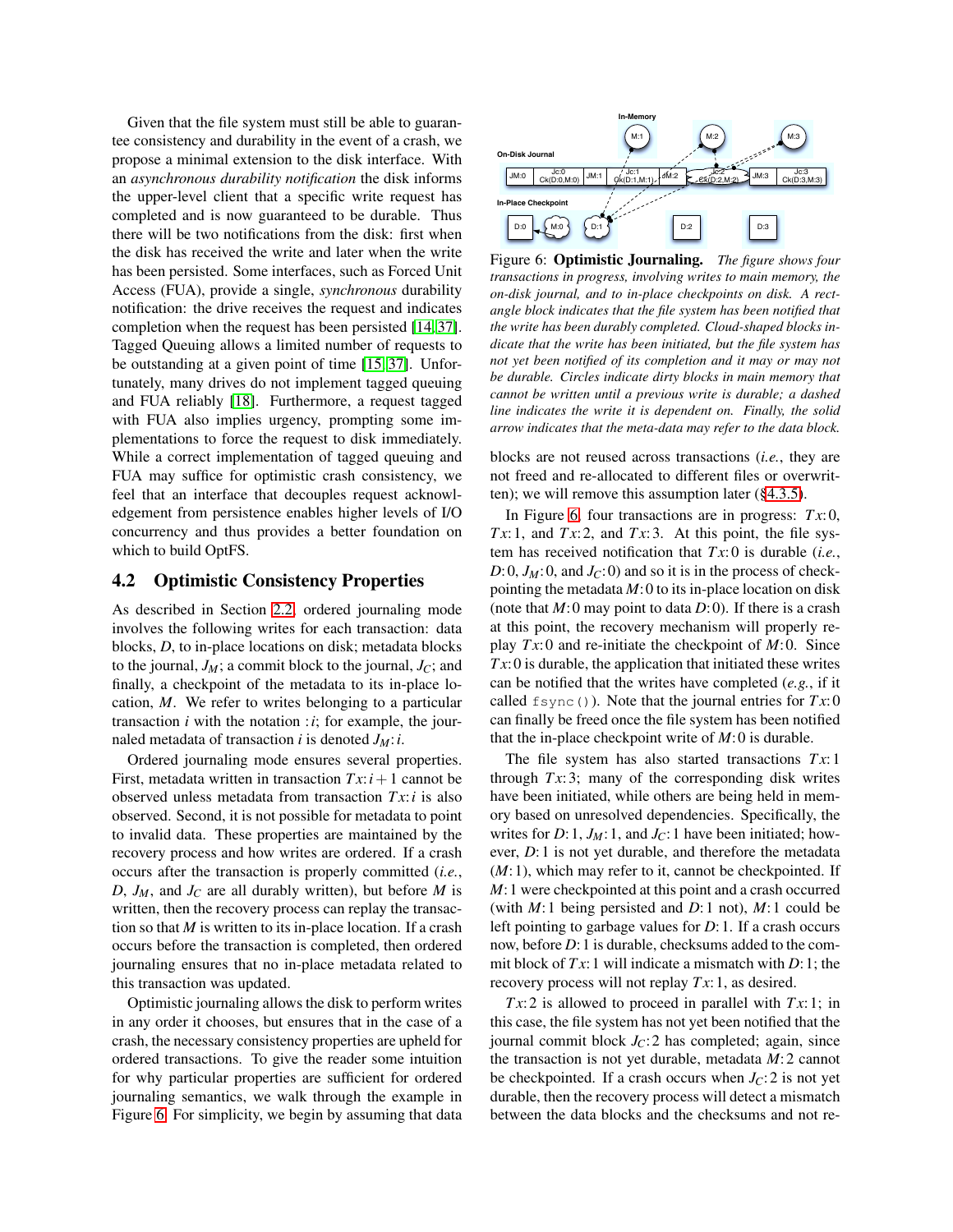play *T x*: 2. Note that *D*: 2 may be durable at this point with no negative consequences because no metadata is allowed to refer to it yet, and thus it is not reachable.

Finally, *Tx*: 3 is also in progress. Even if the file system is notified that  $D: 3$ ,  $J_M: 3$ , and  $J_C: 3$  are all durable, the checkpoint of *M*: 3 cannot yet be initiated because essential writes in *Tx*: 1 and *Tx*: 2 are not durable (namely, *D*: 1 and  $J_C$ : 2). *Tx*: 3 cannot be made durable until all previous transactions are guaranteed to be durable; therefore, its metadata *M*: 3 cannot be checkpointed.

## **4.3 Optimistic Techniques**

The behavior of optimistic journaling described above can be ensured with a set of optimistic techniques: inorder journal recovery and release, checksums, background writes after notification, reuse after notification, and selective data journaling. We now describe each.

#### **4.3.1 In-Order Journal Recovery**

The most basic technique for preserving the correct ordering of writes after a crash occurs during the journal recovery process itself. The recovery process reads the journal to observe which transactions were made durable and it simply discards or ignores any write operations that occurred out of the desired ordering.

The correction that optimistic journaling applies is to ensure that if any part of a transaction *T x*:*i* was not correctly or completely made durable, then neither transaction  $Tx: i$  nor any following transaction  $Tx: j$  where  $j > i$ is left durable. Thus, journal recovery must proceed inorder, sequentially scanning the journal and performing checkpoints in-order, stopping at the first transaction that is not complete upon disk. The in-order recovery process will use the checksums described below to determine if a transaction is written correctly and completely.

#### **4.3.2 In-Order Journal Release**

Given that completed, durable journal transactions define the write operations that are durable on disk, optimistic journaling must ensure that journal transactions are not freed (or overwritten) until all corresponding checkpoint writes (of metadata) are confirmed as durable.

Thus, optimistic journaling must wait until it has been notified by the disk that the checkpoint writes corresponding to this transaction are durable. At this point, optimistic journaling knows that the transaction need not be replayed if the system crashes; therefore, the transaction can be released. To preserve the property that  $Tx: i+1$  is made durable only if  $Tx: i$  is durable, transactions must be freed in order.

#### **4.3.3 Checksums**

Checksums are a well-known technique for detecting data corruption and lost writes [\[20,](#page-15-25) [31\]](#page-15-26). A checksum can also be used to detect whether or not a write related to a specific transaction has occurred. Specifically, checksums can optimistically "enforce" two orderings: that the journal commit block  $(J_C)$  persists only after metadata to the journal  $(J_M)$  and after data blocks to their inplace location (*D*). This technique for ensuring metadata is durably written to the journal in its entirety has been referred to as transactional checksumming [\[23\]](#page-15-11); in this approach, a checksum is calculated over *J<sup>M</sup>* and placed in  $J_C$ . If a crash occurs during the commit process, the recovery procedure can reliably detect the mismatch between  $J_M$  and the checksum in  $J_C$  and not replay that transaction (or any transactions following). To identify this particular instance of transactional checksumming we refer to it as *metadata transactional checksumming*.

A similar, but more involved, version of *data transactional checksumming* can be used to ensure that data blocks *D* are written in their entirety as part of the transaction. Collecting these data blocks and calculating their checksums as they are dirtied in main memory is more involved than performing the checksums over  $J_M$ , but the basic idea is the same. With the data checksums and their on-disk block addresses stored in  $J_C$ , the journal recovery process can abort transactions upon mismatch. Thus, data transactional checksums enable optimistic journaling to ensure that metadata is not checkpointed if the corresponding data was not durably written.

#### **4.3.4 Background Write after Notification**

An important optimistic technique ensures that the checkpoint of the metadata (*M*) occurs after the preceding writes to the data and the journal (*i.e.*, *D*, *JM*, and  $J_C$ ). While pessimistic journaling guaranteed this behavior with a flush after  $J_C$ , optimistic journaling explicitly postpones the checkpoint write of metadata *M* until it has been notified that all previous transactions have been durably completed. Note that it is not sufficient for *M* to occur after only  $J_C$ ; *D* and  $J_M$  must precede *M* as well since optimistic journaling must ensure that the entire transaction is valid and can be replayed if any of the inplace metadata *M* is written. Similarly,  $M: i+1$  must be postponed until all transactions *T x*:*i* have been durably committed to ensure that  $M: i + 1$  is not durable if  $M: i$ cannot be replayed. We note that  $M:i+1$  does not need to wait for *M*:*i* to complete, but must instead wait for the responsible transaction *T x*:*i* to be durable.

Checkpointing is one of the few points in the optimistic journaling protocol where the file system must wait to issue a particular write until a specific set of writes have completed. However, this particular waiting is not likely to impact performance because checkpointing occurs in the background. Subsequent writes by applications will be placed in later transactions and these journal updates can be written independently of any other outstanding writes; journal writes do not need to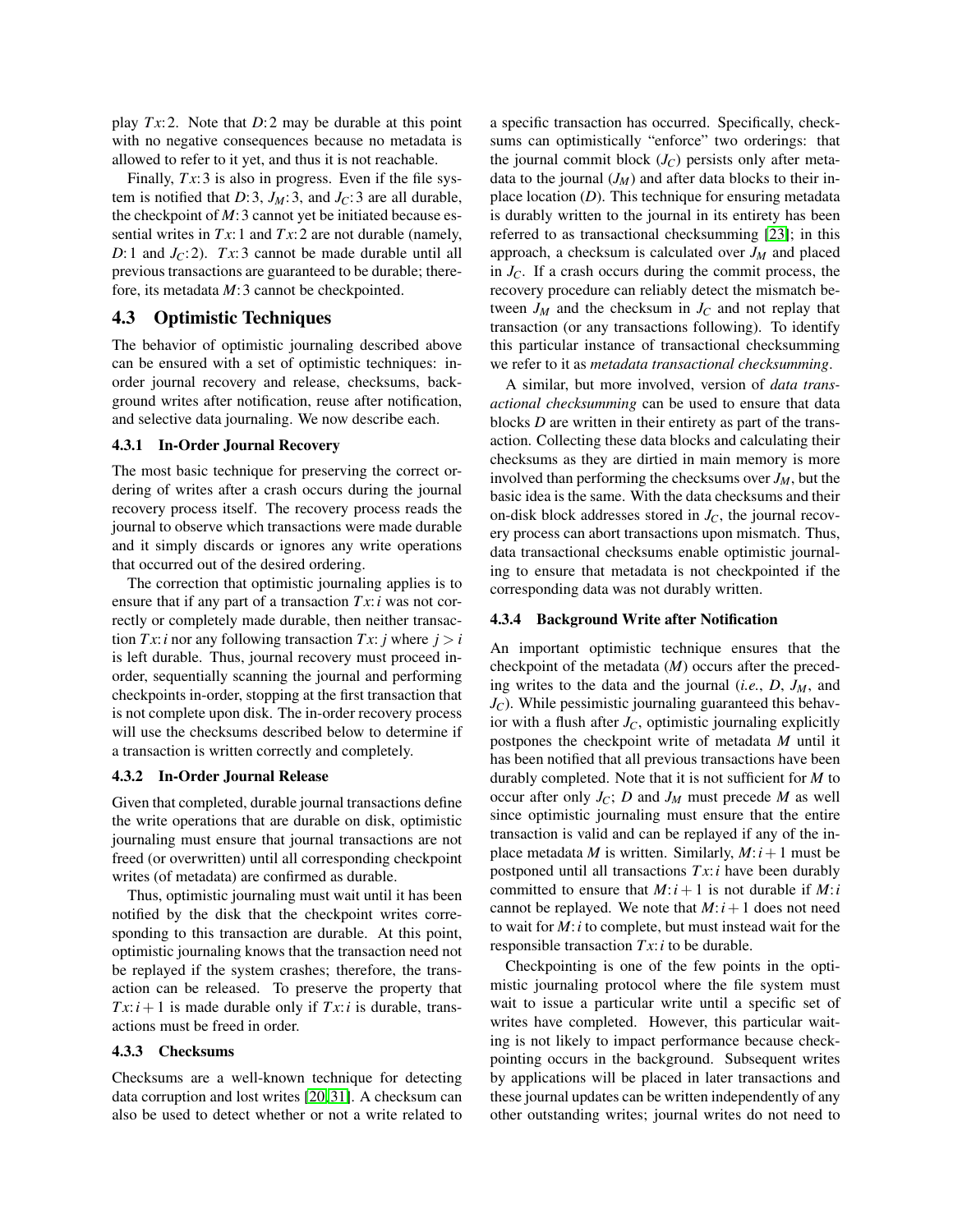wait for previous checkpoints or transactions. Therefore, even applications waiting for journal writes (*e.g.*, by calling fsync()) will not observe the checkpoint latency.

For this reason, waiting for the asynchronous durability notification before a background checkpoint is fundamentally more powerful than the pessimistic approach of sending an ordering command to the disk (*i.e.*, a cache flush). With a traditional ordering command, the disk is not able to postpone checkpoint writes across multiple transactions. On the other hand, the asynchronous durability notification command does not artificially constrain the ordering of writes and gives more flexibility to the disk so that it can best cache and schedule writes; the command also provides the needed information to the file system so that it can allow independent writes to proceed while appropriately holding back dependent writes.

#### <span id="page-8-0"></span>**4.3.5 Reuse after Notification**

The preceding techniques were sufficient for handling the cases where blocks were not reused across transactions. The difficulty occurs with ordered journaling because data writes are performed to their in-place locations, potentially overwriting data on disk that is still referenced by durable metadata from previous transactions. Therefore, additional optimistic techniques are needed to ensure that durable metadata from earlier transactions never points to incorrect data blocks changed in later transactions. This is a security issue: if user *A* deletes their file, and then the deleted block becomes part of user *B*'s file, a crash should not lead to user *A* being able to view user *B*'s data. This is also one of the *update dependency* rules required for Soft Updates [\[25\]](#page-15-27), but optimistic journaling enforces this rule with a different technique: reuse after notification.

To understand the motivation for this technique, consider the steps when a data block  $D_A$  is freed from one file  $M_A$  and allocated to another file,  $M_B$  and rewritten with the contents  $D_B$ . Depending on how writes are reordered to disk, a durable version of *M<sup>A</sup>* may point to the erroneous content of *DB*.

This problem can be fixed with transactions as follows. First, the freeing of  $D_A$  and update to  $M_A$ , denoted  $M_{A'}$ , is written as part of a transaction  $J_{M_{A'}}$ : *i*; the allocation of  $D_B$  to  $M_B$  is written in a later transaction as  $D_B$ :  $i+1$ and  $J_{M_B}$ :  $i + 1$ . Pessimistic journaling ensures that  $J_{M_{A'}}$ : *i* occurs before  $D_B$ :  $i + 1$  with a traditional flush between every transaction. The optimistic techniques introduced so far are not sufficient to provide this guarantee because the writes to  $D_B$ :  $i + 1$  in their in-place locations cannot be recovered or rolled back if  $M'_{\text{A}}$  is lost (even if there is a checksum mismatch and transactions  $Tx: i$  or  $Tx: i+1$ are found to be incomplete).

Optimistic journaling guarantees that  $J_{M_{A'}}: i$  occurs before  $D_B: i + 1$  by ensuring that data block  $D_A$  is not reallocated to another file until the file system has been notified by the disk that  $J_{M_{A'}}$ : *i* has been durably written; at this point, the data block  $D_A$  is "durably free." When the file  $M_B$  must be allocated a new data block, the optimistic file system allocates a "durably-free" data block that is known to not be referenced by any other files; finding a durably-free data block is straight-forward given the proposed asynchronous durability notification from disks.

Performing reuse only after notification is unlikely to cause the file system to wait or to harm performance. Unless the file system is nearly 100% full, there should always exist a list of data blocks that are known to be durably free; under normal operating conditions, the file system is unlikely to need to wait to be informed by the disk that a particular data block is available.

#### **4.3.6 Selective Data Journaling**

Our final optimistic technique selectively journals data blocks that have been overwritten. This technique allows optimistic journaling to provide data journaling consistency semantics instead of ordered journaling semantics.

A special case of an update dependency occurs when a data block is overwritten in a file and the metadata for that file (*e.g.*, size) must be updated consistently. Optimistic journaling could handle this using reuse after notification: a *new* durably-free data block is allocated to the file and written to disk  $(D_B: j)$ , and then the new metadata is journaled (*JM<sup>B</sup>* : *j*). The drawback of this approach is that the file system takes on the behavior of a copy-onwrite file system and loses some of the locality benefits of an update-in-place file system [\[21\]](#page-15-28); since optimistic journaling forces a durably-free data block to be allocated, a file that was originally allocated contiguously and provided high sequential read and write throughput may lose its locality for certain random-update workloads.

If update-in-place is desired for performance, a different technique can be used: *selective* data journaling. Data journaling places both metadata and data in the journal and both are then updated in-place at checkpoint time. The attractive property of data journaling is that inplace data blocks are not overwritten until the transaction is checkpointed; therefore, data blocks can be reused if their metadata is also updated in the same transaction. The disadvantage of data journaling is that every data block is written twice (once in the journal,  $J_D$ , and once in its checkpointed in-place location, *D*) and therefore often has worse performance than ordered journaling [\[22\]](#page-15-4).

Selective data journaling allows ordered journaling to be used for the common case and data journaling only when data blocks are repeatedly overwritten within the same file and the file needs to maintain its original layout on disk. In selective data journaling, the checkpoint of both *D* and *M* simply waits for durable notification of all the journal writes  $(J_D, J_M, \text{ and } J_C)$ .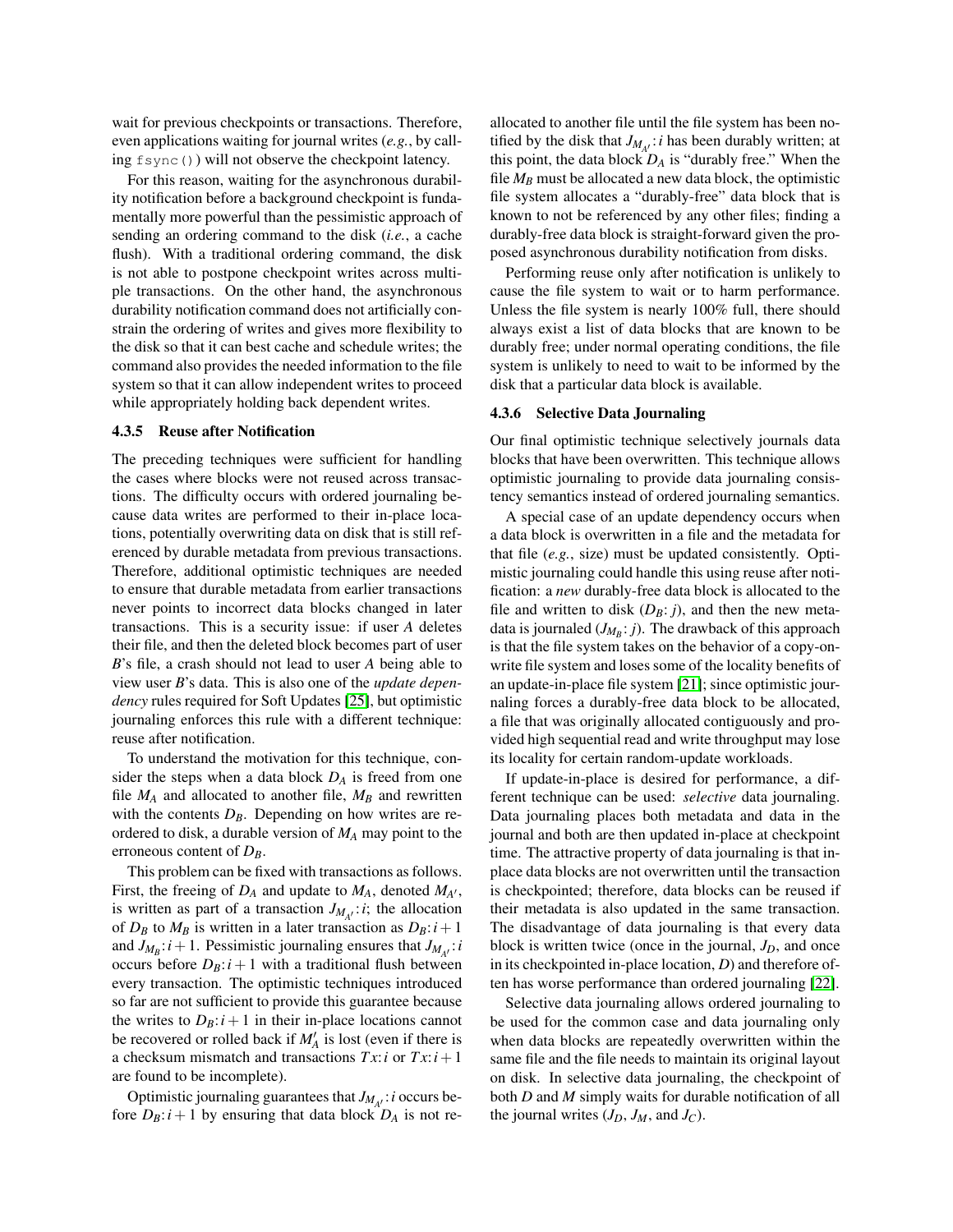

<span id="page-9-1"></span>Figure 7: **Optimistic Journaling: Selective Data Journaling.** *The figure shows that selective data journaling may be used when transactions involve overwriting in-place data. Data blocks are now placed in the journal and checkpointed after the transaction is committed.*

Figure [7](#page-9-1) shows an example of how selective data journaling can be used to support overwrite, in particular the case where blocks are reused from previous transactions without clearing the original references to those blocks. In this example, data blocks for three files have been overwritten in three separate transactions.

The first transaction illustrates how optimistic ordering ensures that durable metadata does not point to garbage data. After the file system has been notified of the durability of  $Tx: 1$  (specifically, of  $J_D: 1$ ,  $J_M: 1$ , and  $J_C$ : 1), it may checkpoint both *D*: 1 and *M*: 1 to their inplace locations. Because the file system can write *M*: 1 without waiting for a durable notification of *D*: 1, in the case of crash it is possible for *M*: 1 to refer to garbage values in *D*: 1; however, the recovery process will identify this situation due to the checksum mismatch and replay *T x*: 1 with the correct values for *D*: 1.

The second and third transactions illustrate how optimistic ordering ensures that later writes are visible only if all earlier writes are visible as well. Specifically, *D*: 2 and *M*: 2 have been checkpointed, but only because both *Tx*: 2 and *Tx*: 1 are both durable; therefore, a client cannot see new contents for the second file without seeing new contents for the first file. Furthermore, neither *D*: 3 nor *M*: 3 (or any later transactions) can be checkpointed yet because not all blocks of its transaction are known to be durable. Thus, selective data journaling provides the desired consistency semantics while allowing overwrites.

## <span id="page-9-2"></span>**4.4 Durability vs. Consistency**

Optimistic journaling uses an array of novel techniques to ensure that writes to disk are properly ordered, or that enough information exists on disk to recover from an untimely crash when writes are issued out of order; the result is file-system consistency and proper ordering of writes, but without guarantees of durability. However, some applications may wish to force writes to stable storage for the sake of durability, not ordering. In this case, something more than optimistic ordering is needed; the file system must either wait for such writes to be persisted (via an asynchronous durability notification) or issue flushes to force the issue. To separate these cases, we believe two calls should be provided; an "ordering" sync, osync(), guarantees ordering between writes, while a "durability" sync, dsync(), ensures when it returns that pending writes have been persisted.

We now define and compare the guarantees given by osync() and dsync(). Assume the user makes a series of writes  $W_1, W_2, ..., W_n$ . If no osync() or dsync() calls are made, there is no guarantee as to file-system state after a crash: any or all of the updates may be lost, and updates may be applied out of order, *i.e.*, *W*<sup>2</sup> may be applied without *W*1.

Now consider when every write is followed by dsync(), *i.e.*,  $W_1, d_1, W_2, d_2, ..., W_n, d_n$ . If a crash happens after *d<sup>i</sup>* , the file system will recover to a state with  $W_1, W_2, \ldots, W_i$  applied.

If every write was followed by osync(), *i.e.*,  $W_1$ ,  $o_1$ ,  $W_2$ ,  $o_2$ , ...,  $W_n$ ,  $o_n$ , and a crash happens after  $o_i$ , the file system will recover to a state with  $W_1, W_2, \ldots, W_{i-k}$ applied, where the last *k* writes had not been made durable before the crash. We term this *eventual* durability. Thus osync() provides *prefix semantics* [\[36\]](#page-15-29), ensuring that users always see a consistent version of the file system, though the data may be stale. Prior research indicates that this is useful in many domains [\[7\]](#page-15-30).

## <span id="page-9-0"></span>**5 Implementation of OptFS**

We have implemented the Optimistic File System (OptFS) inside Linux 3.2, based on the principles outlined before ([§4\)](#page-5-0), as a variant of the ext4 file system, with additional changes to the JBD2 journaling layer and virtual memory subsystem.

### **5.1 Asynchronous Durability Notifications**

Since current disks do not implement the proposed asynchronous durability notification interface, OptFS uses an approximation: *durability timeouts*. Durability timeouts represent the maximum time interval that the disk can delay committing a write request to the non-volatile platter. When a write for block A is received at time *T* by the disk, the block must be made durable by time *T*+  $T_D$ . The value of  $T_D$  is specific to each disk, and must be exported by the disk to higher levels in the storage stack.

Upon expiration of the time interval  $T_D$ , OptFS considers the block to be durable; this is equivalent to the disk notifying OptFS after *T<sup>D</sup>* seconds. Note that to account for other delays in the I/O subsystem, *T<sup>D</sup>* is measured from the time the write is acknowledged by the disk, and not from the time the write is issued by the file system.

This approximation is limiting; *T<sup>D</sup>* might overestimate the durability interval, leading to performance problems and memory pressure; *T<sup>D</sup>* might underestimate the durability interval, comprising consistency. OptFS errs towards safety and sets *T<sup>D</sup>* to be 30 seconds.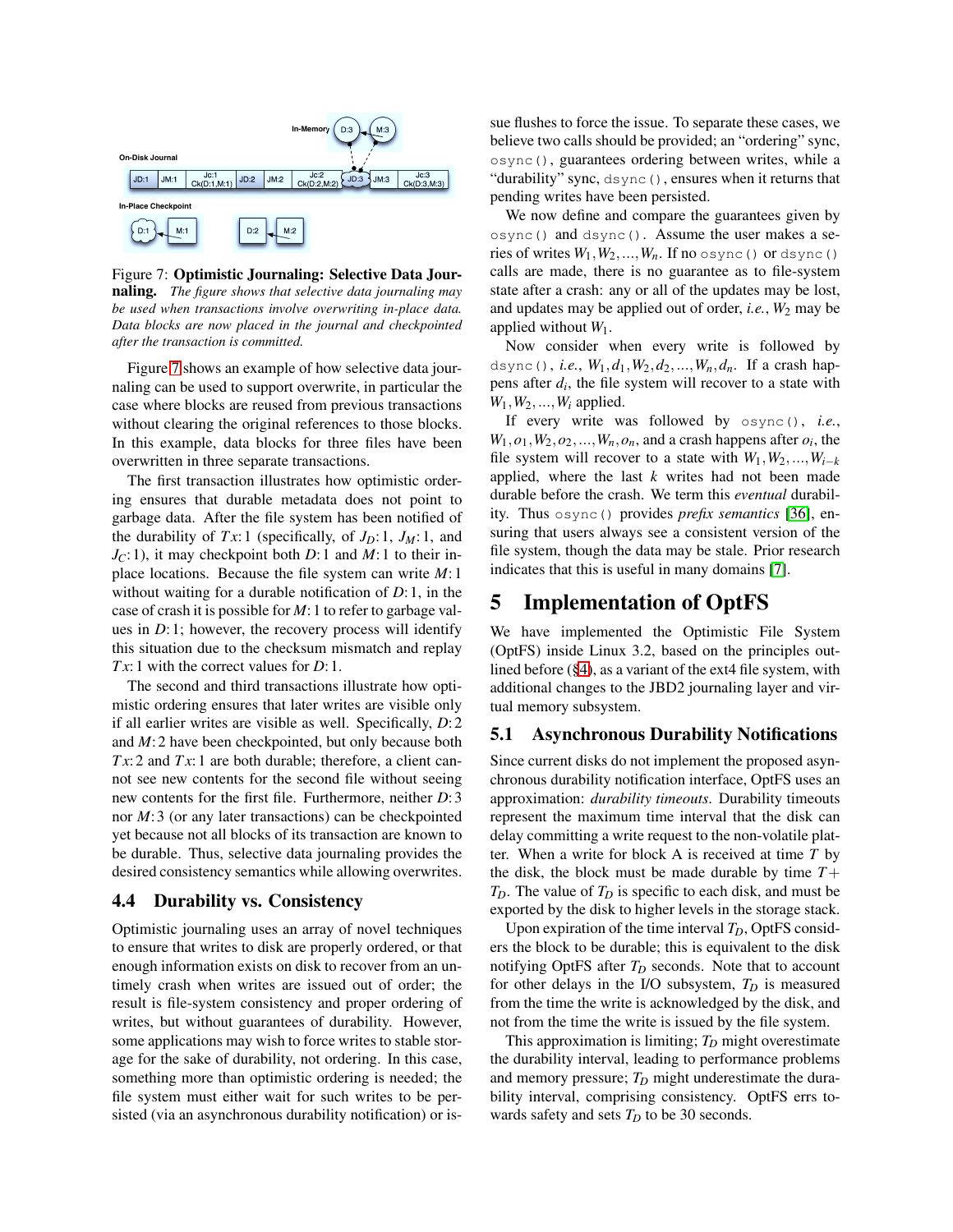### **5.2 Handling Data Blocks**

OptFS does not journal *all* data blocks: newly allocated data blocks are only checksummed; their contents are not stored in the journal. This complicates journal recovery as data-block contents may change after the checksum was recorded. Due to selective data journaling, a data block that is not journaled (as it is newly allocated) in one transaction might be overwritten in the following transaction and therefore journaled. For example, consider data block *D* with content *A* belonging to  $Tx_1$ . The checksum *A* will be recorded in  $Tx_1$ . *D* is overwritten by *T x*2, with content *B*. Though this sequence is valid, the checksum *A* in  $Tx_1$  will not match the content *B* in *D*.

This necessitates individual block checksums, since checksum mismatch of a single block is not a problem if the block belongs to a later valid transaction. In contrast, since the frozen state of metadata blocks are stored in the journal, checksumming over the entire set is sufficient for metadata transactional checksums. We explain how OptFS handles this during recovery shortly.

OptFS does not immediately write out checksummed data blocks; they are collected in memory and written in large batches upon transaction commit. This increases performance in some workloads.

## **5.3 Optimistic Techniques**

We now describe the implementation of the optimistic journaling techniques. We also describe how OptFS reverts to more traditional mechanisms in some circumstances (*e.g.*, when the journal runs out of space).

**In-Order Journal Recovery:** OptFS recovers transactions in the order they were committed to the journal. A transaction can be replayed only if all its data blocks belong to valid transactions, and the checksum computed over metadata blocks matches that in the commit block.

OptFS performs recovery in two passes: the first pass linearly scans the journal, compiling a list of data blocks with checksum mismatches and the first journal transaction that contained each block. If a later valid transaction matches the block checksum, the block is deleted from the list. At the end of the scan, the earliest transaction in the list is noted. The next pass performs journal recovery until the faulting transaction, thus ensuring consistency.

OptFS journal recovery might take longer than ext4 recovery since OptFS might need to read data blocks off non-contiguous disk locations while ext4 only needs to read the contiguous journal to perform recovery.

**In-Order Journal Release:** When the virtual memory (VM) subsystem informs OptFS that checkpoint blocks have been acknowledged at time *T*, OptFS sets the transaction *cleanup* time as  $T + T_D$ , after which it is freed from the journal.

When the journal is running out of space, it may not be optimal to wait for the durability timeout interval before freeing up journal blocks. Under memory pressure, OptFS may need to free memory buffers of checkpoint blocks that have been issued to the disk and are waiting for durability timeouts. In such cases, OptFS issues a disk flush, ensuring the durability of checkpoint blocks that have been acknowledged by the disk. This allows OptFS to clean journal blocks belonging to some checkpointed transactions and free associated memory buffers.

**Checksums:** OptFS checksums data blocks using the same CRC32 algorithm used for metadata. A tag is created for each data block which stores the block number and its checksum. Data tags are stored in the descriptor blocks along with tags for metadata checksums.

**Background Write after Notification:** OptFS uses the VM subsystem to perform background writes. Checkpoint metadata blocks are marked as dirty and the expiry field of each block is set to be  $T + T_D$  (the disk acknowledged the commit block at *T*). *T* will reflect the time that the entire transaction has been acknowledged because the commit is not issued until the disk acknowledges data and metadata writes. The blocks are then handed off to the VM subsystem.

During periodic background writes, the VM subsystem checks if each dirty block has expired: if so, the block is written out; otherwise the VM subsystem rechecks the block on its next periodic write-out cycle.

**Reuse after Notification:** Upon transaction commit, OptFS adds deleted data blocks to a global in-memory list of blocks that will be freed after the durability timeout, *TD*. A background thread periodically frees blocks with expired durability timeouts. Upon file-system unmount, all list blocks are freed.

When the file system runs out of space, if the reuse list contains blocks, a disk flush is issued; this ensures the durability of transactions which freed the blocks in the list. These blocks are then set to be free. We expect that these "safety" flushes will be used infrequently.

**Selective Data Journaling:** Upon a block write, the block allocation information (which is reflected in New state of the buffer head) is used to determine whether the block was newly allocated. If the write is an overwrite, the block is journaled as if it was metadata.

## <span id="page-10-0"></span>**6 Evaluation**

We now evaluate our prototype implementation of OptFS on two axes: reliability and performance. Experiments were performed on an Intel Core i3-2100 CPU with 16 GB of memory, a Hitachi DeskStar 7K1000.B 1 TB drive, and running Linux 3.2. The experiments were repeatable; numbers reported are the average over 10 runs.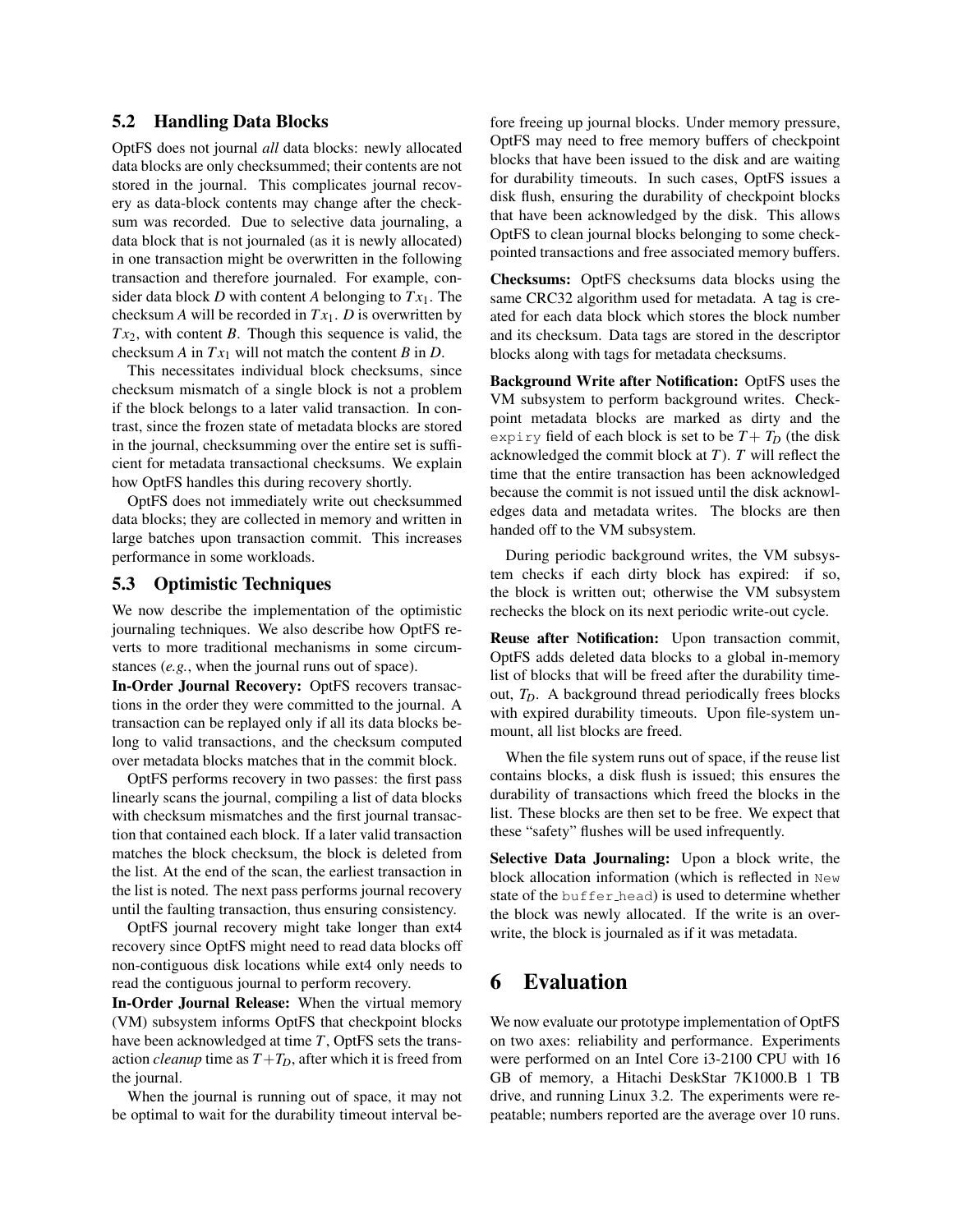|           |                       | <b>Crash points</b> |                   |  |
|-----------|-----------------------|---------------------|-------------------|--|
| Workload  | <b>Delayed Blocks</b> | <b>Total</b>        | <b>Consistent</b> |  |
|           | Data                  | 50                  | 50                |  |
| Append    | $J_M, J_C$            | 50                  | 50                |  |
|           | Multiple blocks       | 100                 | 100               |  |
|           | Data                  | 50                  | 50                |  |
| Overwrite | $J_M, J_C$            | 50                  | 50                |  |
|           | Multiple blocks       | 100                 | 100               |  |

<span id="page-11-0"></span>Table 1: **Reliability Evaluation.** *The table shows the total number of simulated crashpoints, and the number of crashpoints resulting in a consistent state after remount.*

## **6.1 Reliability**

To verify OptFS's consistency guarantees, we build and apply a crash-robustness framework to it under two synthetic workloads. The first appends blocks to the end of a file; the second overwrites blocks of an existing file; both issue osync() calls frequently to induce more ordering points and thus stress OptFS machinery.

Crash simulation is performed by taking a workload trace, reordering some requests (either by delaying the write of a single data block, journal commit or metadata blocks, or multiple blocks chosen at random), creating a file-system image that contains a subset of those writes up until a particular crash point, and then recovering the file system from that image.

Table [1](#page-11-0) shows the results of 400 different crash scenarios. OptFS recovers correctly in each case to a file system with a consistent prefix of updates ([§4.4\)](#page-9-2).

### **6.2 Performance**

We now analyze the performance of OptFS under a number of micro- and macro-benchmarks. Figure [8](#page-11-1) illustrates OptFS performance under these workloads; details of the workloads are found in the caption.

**Micro-benchmarks**: OptFS sequential-write performance is similar to ordered mode; however, sequential overwrites cause bandwidth to drop to half of that of ordered mode as OptFS writes every block twice. Random writes on OptFS are 3x faster than on ext4 ordered mode, as OptFS converts random overwrites into sequential journal writes (due to selective data journaling).

On the Createfiles benchmark, OptFS performs 2x better than ext4 ordered mode, as ext4 writes dirty blocks in the background for a number of reasons (*e.g.*, hitting the threshold for the amount of dirty in-memory data), while OptFS consolidates the writes and issues them upon commit. When we modified ext4 to stop the background writes, its performance was similar to OptFS.

**Macro-benchmarks**: We run the Filebench Fileserver, Webserver, and Varmail workloads [\[17\]](#page-15-19). OptFS performs similarly to ext4 ordered mode without flushes for Fileserver and Webserver. Varmail's frequent fsync() calls cause a significant number of flushes, leading to OptFS performing 7x better than ext4. ext4,



<span id="page-11-1"></span>Figure 8: **Performance Comparison.** *Performance is shown normalized to ext4 ordered mode with flushes. The absolute performance of ordered mode with flushes is shown above each workload. Sequential writes are to 80 GB files. 200K random writes are performed over a 10 GB file, with an* fsync() *every 1K writes. The overwrite benchmark sequentially writes over a 32 GB file. Createfiles uses 64 threads to create 1M files. Fileserver emulates file-server activity, using 50 threads to perform a sequence of creates, deletes, appends, reads, and writes. Webserver emulates a multi-threaded web host server, performing sequences of open-read-close on multiple files plus a log file append, with 100 threads. Varmail emulates a multithreaded mail server, performing a sequence of create-appendsync, read-append-sync, reads, and deletes in a single directory. Each workload was run for 660 seconds. MySQL OLTP benchmark performs 200K queries over a table with 1M rows.*

even with flushes disabled, does not perform as well as OptFS since OptFS delays writing dirty blocks, issuing them in large batches periodically or on commit; in contrast, the background threads in ext4 issue writes in small batches so as to not affect foreground activity.

Finally, we run the MySQL OLTP benchmark from Sysbench [\[1\]](#page-15-20) to investigate the performance on database workloads. OptFS performs 10x better than ordered mode with flushes, and 40% worse than ordered mode without flushes (due to the many in-place overwrites of MySQL, which result in selective data journaling).

**Summary**: OptFS significantly outperforms ordered mode with flushes on most workloads, providing the same level of consistency at considerably lower cost. On many workloads, OptFS performs as well as ordered mode without flushes, which offers no consistency guarantees. OptFS may not be suited for workloads which consist mainly of sequential overwrites.

#### **6.3 Resource consumption**

Table [2](#page-12-1) compares the resource consumption of OptFS and ext4 for a 660 second run of Varmail. OptFS consumes 10% more CPU than ext4 ordered mode without flushes. Some of this overhead in our prototype can be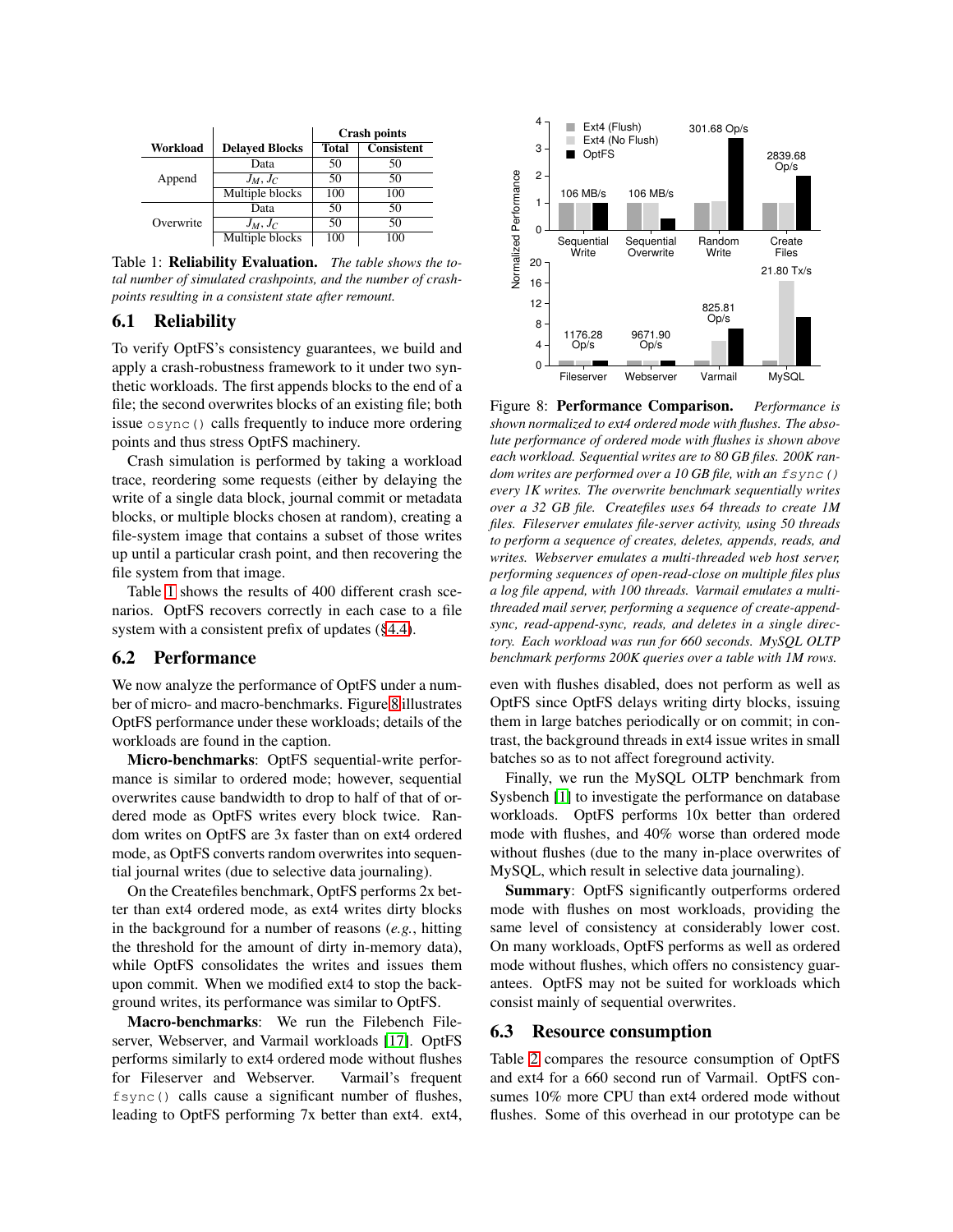

<span id="page-12-2"></span>Figure 9: **Performance with Small Journals.** *The figure shows the variation in OptFS performance on the MySQL OLTP benchmark as the journal size is varied. When OptFS runs out of journal space, it issues flushes to safely checkpoint transactions. Note that even in this stress scenario, OptFS performance is 5x better than ext4 ordered mode with flushes.*

attributed to CRC32 data checksumming and the background thread which frees data blocks with expired durability timeouts, though further investigation is required.

OptFS delays checkpointing and holds metadata in memory longer, thereby increasing memory consumption. Moreover, OptFS delays data writes until transaction commit time, increasing performance for some workloads (*e.g.*, Filebench Createfiles), but at the cost of additional memory load.

## **6.4 Journal size**

When OptFS runs out of journal space, it issues flushes in order to checkpoint transactions and free journal blocks. To investigate the performance of OptFS in such a situation, we reduce the journal size and run the MySQL OLTP benchmark. The results are shown in Figure [9.](#page-12-2) Note that due to selective journaling, OptFS performance will be lower than that of ext4 without flushes, even with large journals. We find that OptFS performs well with reasonably sized journals of 512 MB and greater; only with smaller journal sizes does performance degrade near the level of ext4 with flushes.

## <span id="page-12-0"></span>**7 Case Studies**

We now show how to use OptFS ordering guarantees to provide meaningful application-level crash consistency. Specifically, we study atomic updates in a text editor (gedit) and logging within a database (SQLite).

## **7.1 Atomic Update within Gedit**

Many applications atomically update a file with the following sequence: first, create a new version of the file under a temporary name; second, call  $f<sub>sync</sub>$  () on the file to force it to disk; third, rename the file to the desired file name, replacing the original atomically with the new contents (some applications issue another fsync() to the parent directory, to persist the name change). The gedit text editor, which we study here, performs this sequence to update a file, ensuring that either the old or new contents are in place in their entirety, but never a mix.

| File system                       | CPU $%$ | <b>Memory (MB)</b> |
|-----------------------------------|---------|--------------------|
| ext4 ordered mode with flushes    | 3.39    | 486.75             |
| ext4 ordered mode without flushes | 14.86   | 516.03             |
| OptFS                             | 25.32   | 749.4              |

<span id="page-12-1"></span>Table 2: **Resource Consumption.** *The table shows the average resource consumption by OptFS and ext4 ordered mode for a 660 second run of Filebench Varmail. OptFS incurs additional overhead due to techniques like delayed checkpointing.*

|                    | gedit |          | <b>SOLite</b> |                                               |       |      |
|--------------------|-------|----------|---------------|-----------------------------------------------|-------|------|
|                    |       |          |               | ext4 w/o ext4 w/ OptFS ext4 w/o ext4 w/ OptFS |       |      |
|                    | flush | flush    |               | flush                                         | flush |      |
| Total crashpoints  | 50    | 50       | 50            | 100                                           | 100   | 100  |
| Inconsistent       |       | $\theta$ |               | 73                                            |       |      |
| Old state          | 26    | 21       | 36            | 8                                             | 50    | 76   |
| New state          | 17    | 29       | 14            | 19                                            | 50    | 24   |
| Time per op $(ms)$ | 1.12  | 39.4     | 0.84          | 23.38                                         | 152   | 15.3 |

<span id="page-12-3"></span>Table 3: **Case Study: Gedit and SQLite.** *The table shows the number of simulated crashpoints that resulted in a consistent or inconsistent application state after remounting. It also shows the time required for an application operation.*

To study the effectiveness of OptFS for this usage, we modified gedit to use  $osync()$  instead of  $fsync()$ , thus ensuring order is preserved. We then take a block-level I/O trace when running under both ext4 (with and without flushes) and OptFS, and simulate a large number of crash points and I/O re-orderings in order to determine what happens during a crash. Specifically, we create a disk image that corresponds to a particular subset of writes taking place before a crash; we then mount the image, run recovery, and test for correctness.

Table [3](#page-12-3) shows our results. With OptFS, the saved filename always points to either the old or new versions of the data in their entirety; atomic update is achieved. In a fair number of crashes, old contents are recovered, as OptFS delays writing updates; this is the basic trade-off OptFS makes, increasing performance but delaying durability. With ext4 (without flush), a significant number of crashpoints resulted in inconsistencies, including unmountable file systems and corrupt data. As expected, ext4 (with flush) did better, resulting in new or old contents exactly as dictated by the fsync() boundary.

The last row of Table [3](#page-12-3) compares the performance of atomic updates in OptFS and ext4. OptFS delivers performance similar to ext4 without flushes, roughly 40x faster per operation than ext4 with flushes.

## **7.2 Temporary Logging in SQLite**

We now investigate the use of  $osync()$  in a database management system, SQLite. To implement ACID transactions, SQLite first creates a temporary log file, writes some information to it, and calls fsync(). SQLite then updates the database file in place, calls  $f<sub>sync</sub>$  () on the database file, and finally deletes the log file. After a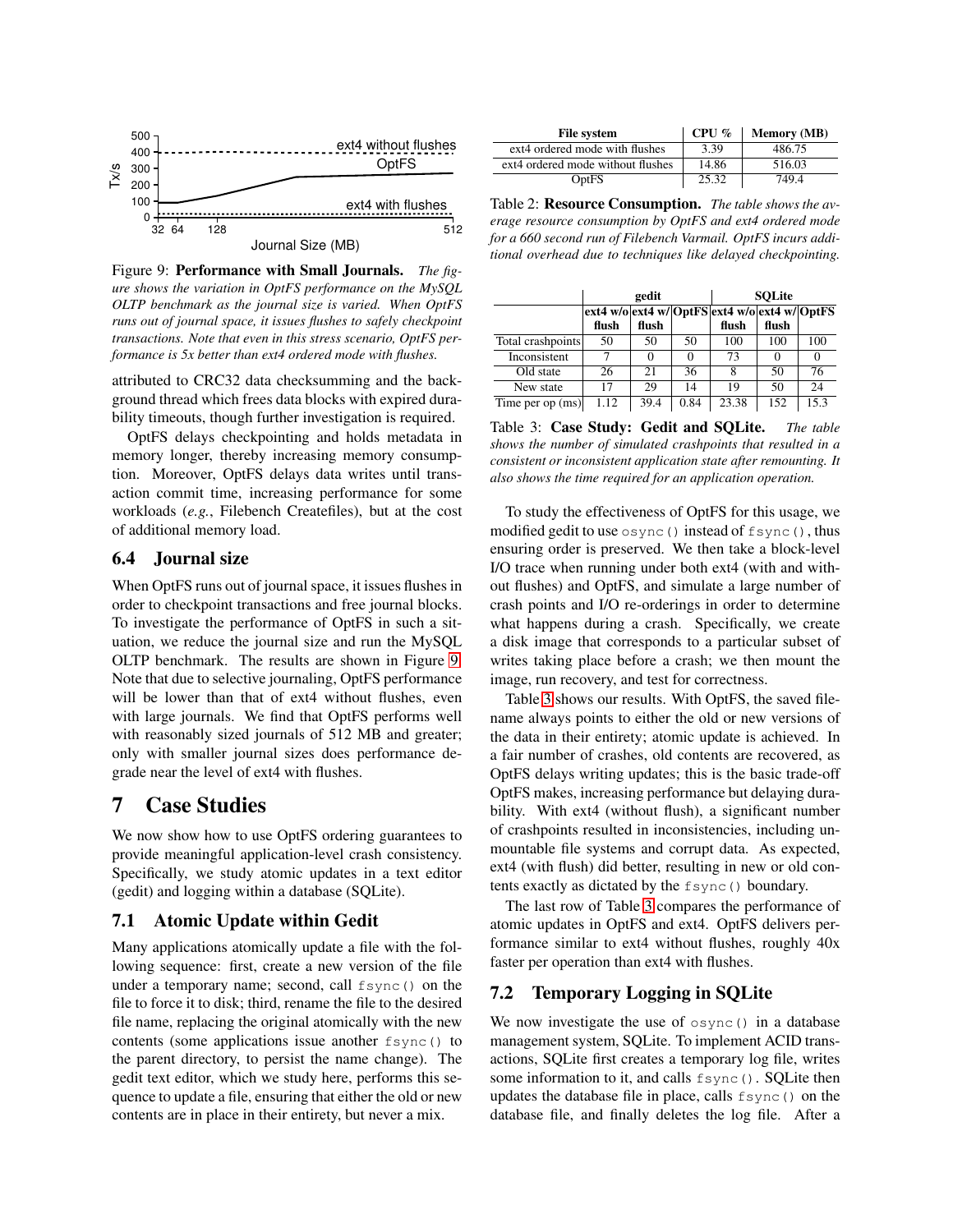crash, if a log file is present, SQLite uses the log file for recovery (if necessary); the database is guaranteed to be recovered to either the pre- or post-transaction state.

Although SQLite transactions provide durability by default, its developers assert that many situations do not require it, and that "sync" can be replaced with pure ordering points in such cases. The following is an excerpt from the SQLite documentation [\[29\]](#page-15-31):

As long as all writes that occur before the sync are completed before any write that happens after the sync, no database corruption will occur. [...] *the database will at least continue to be consistent, and that is what most people care about* (emphasis ours).

We now conduct the same consistency and performance tests for SQLite. With a small set of tables  $(\approx 30KB \text{ in size})$ , we create a transaction to move records from one half the tables to the other half. After a simulated disk image that corresponds to a particular crashpoint is mounted, if consistent, SQLite should convert the database to either the pre-transaction (old) or posttransaction (new) state. The results in Table [3](#page-12-3) are similar to the gedit case-study: OptFS always results in a consistent state, while ext4, without flushes, does not. OptFS performs 10x better than ext4 with flushes.

## **8 Related Work**

A number of approaches to building higher performing file systems relate to our work on OptFS and optimistic crash consistency. For example, Soft Updates [\[11\]](#page-15-32) shows how to carefully order disk updates so as to never leave an on-disk structure in an inconsistent form. In contrast with OptFS, FreeBSD Soft Updates issues flushes to implement fsync() and ordering (although the original work modified the SCSI driver to avoid issuing flushes).

Given the presence of asynchronous durability notifications, Soft Updates could be modified to take advantage of such signals. We believe doing so would be more challenging than modifying journaling file systems; while journaling works at the abstraction level of metadata and data, Soft Updates works directly with filesystem structures, significantly increasing its complexity.

Our work is similar to that of Frost *et al.*'s work on Featherstitch [\[10\]](#page-15-33), which provides a generalized framework to order file-system updates, in either a softupdating or journal-based approach. Our work instead focuses on delayed ordering for journal commits; some of our techniques could increase the journal performance observed in their work.

Featherstitch provides similar primitives for ordering and durability: pg\_depend() is similar to osync(), while  $pg\_sync$  () is similar to dsync(). The main difference lies in the amount of work required from application developers: Featherstitch requires developers to explicitly encapsulate sets of file-system operations into units called *patchgroups* and define dependencies between them. Since osync() builds upon the familiar semantics of  $f_{sync}($ ), we believe it will be easier for application developers to use.

Other work on "rethinking the sync" [\[19\]](#page-15-34) has a similar flavor to our work. In that work, the authors cleverly note that disk writes only need to become durable when some external entity can observe said durability; thus, by delaying persistence until such externalization occurs, huge gains in performance can be realized. Our work is complimentary, in that it reduces the number of such durability events, instead enforcing a weaker (and higher performance) ordering among writes, but avoiding the complexity of implementing dependency tracking within the OS. In cases where durability is required (*i.e.*, applications use dsync() and not osync()), optimistic journaling does not provide much gain; thus, Nightingale *et al.*'s work still can be of benefit therein.

More recently, Chidambaram *et al.* implement NoFS [\[6\]](#page-15-5), which removes the need for any ordering to disk at all, thus providing excellent performance. However, a lack of ordered writes means certain kinds of crashes can lead to a recovered file system that is consistent, but that contains data from partially completed operations. As a result, NoFS cannot implement atomic actions, such as rename(). Atomic rename is critical in the following update sequence: create temporary file; write temporary file with the entire contents of the old file, plus updates; persist temporary file via fsync(); atomically rename temporary file over old file. At the end of this sequence, the file should exist in either the old state or the new state with all the updates. If rename () is not atomic, or operations can be re-ordered, the entire file could be lost due to an inopportune crash (something that has been observed in deployment [\[9\]](#page-15-35)). OptFS, in contrast, realizes many of the benefits of the NoFS approach but still delivers meaningful semantics upon which higher-level application semantics can be built.

Some real systems provide different flavors of  $f<sub>sync</sub>$  () to applications. For example, on Mac OS X, fsync() only ensures that writes have been issued to the disk from main memory; as the man page states, if an application desires durability, it should call fcntl() with the F\_FULLSYNC flag. While the latter is identical to dsync(), the former is not equivalent to osync(); importantly, simply flushing a write to the disk cache does not provide any higher-level ordering guarantees and thus does not serve as a suitable primitive atop which to build application consistency; in contrast, as we have shown,  $osync()$  is quite apt for this usage scenario.

Prior work in distributed systems aims to measure eventual consistency (among replicas) and understand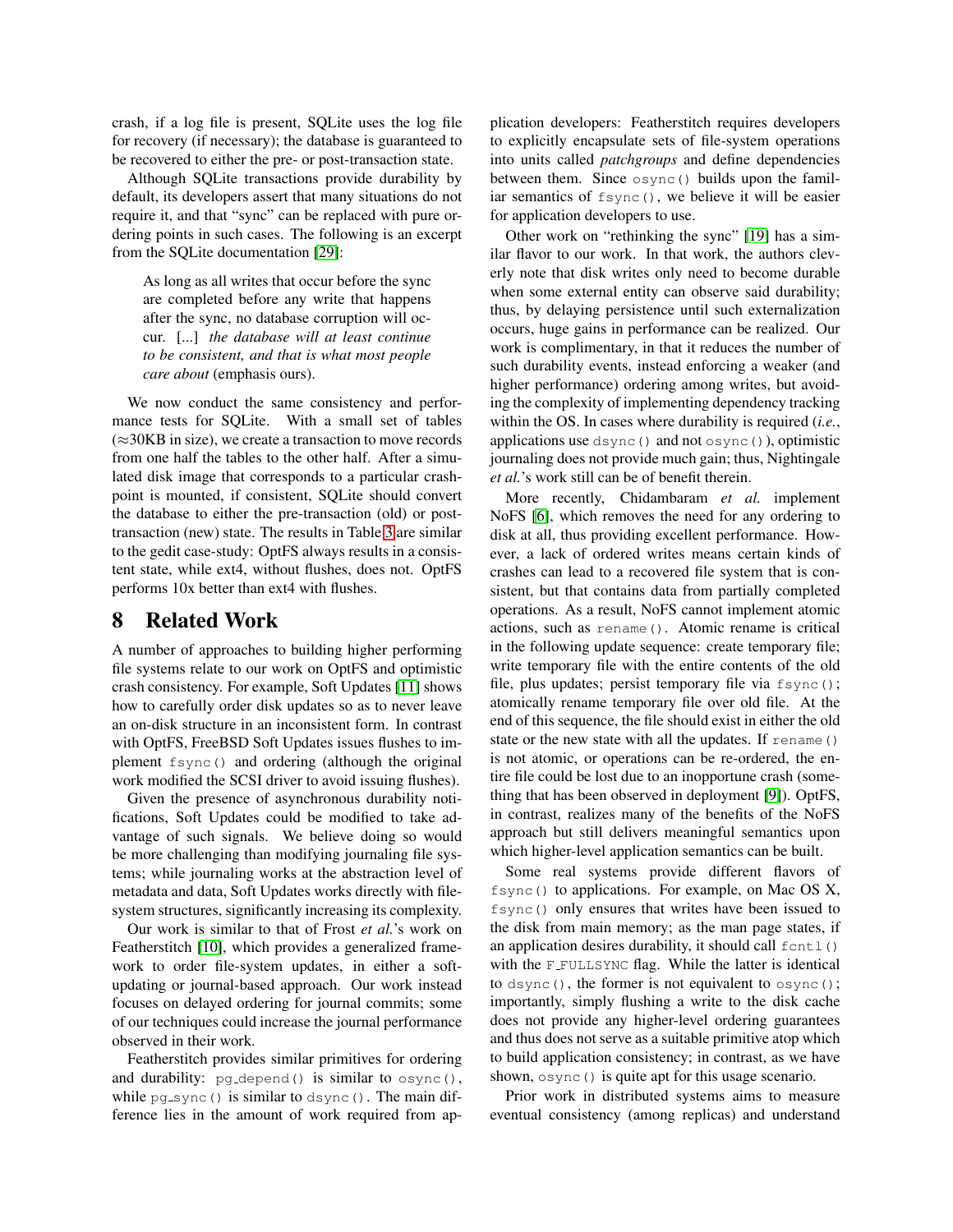| <b>Technique</b>                    | Availabi<br>Durabil                        |
|-------------------------------------|--------------------------------------------|
| File-system check                   | LHL L $\times \sqrt{\sqrt{ }}$             |
| Metadata journaling                 | MMH H $\sqrt{\times}$ $\times$             |
| Data journaling                     | HMH H $\sqrt{\times}$ $\times$             |
| Soft Updates                        | MMH H $\sqrt{\times}$ $\sqrt{\phantom{0}}$ |
| Copy-on-write                       | HMH H $\sqrt{\times}$ $\times$             |
| Backpointer-Based Consistency       | MHH L $\times \sqrt{\sqrt{ }}$             |
| <b>Optimistic Crash Consistency</b> | HHH $H^* \sqrt{\sqrt{}}$                   |

<span id="page-14-0"></span>Table 4: **Consistency Techniques.** *The table compares various approaches to providing consistency in file systems. Legend: L – Low, M – Medium, H – High. H*∗ *indicates that optimistic crash consistency can provide immediate durability, if required, using* dsync()*. Note that only optimistic crash consistency provides support for transactions, immediate durability on demand, and high performance while eliminating flushes in the common case.*

why it works in practice, similar to how probabilistic crash consistency seeks to understand how file systems maintain crash consistency without flushes. Yu *et al.* provide metrics to measure consistency among replicas and show that such quantification allows replicated services to make useful trade-offs [\[39\]](#page-15-36). Bailis *et al.* bound data staleness in eventually consistent distributed systems and explain why eventual consistency works in practice [\[2\]](#page-15-37).

Finally, we compare optimistic crash consistency with other approaches to providing crash consistency in file systems. We have discussed some of them, such as Soft Updates and Backpointer-Based Consistency, in detail. Table [4](#page-14-0) broadly compares various consistency techniques on aspects such as durability, availability, and performance. Transactional support indicates support for multi-block atomic operations such as rename(). Flush-free indicates that the technique does not issue flushes in the common case.

We observe that there are four approaches which are optimistic: the file-system check [\[5\]](#page-15-38), Soft Updates, Backpointer-Based Consistency, and Optimistic Crash Consistency. Soft Updates issues flushes to ensure ordering, and hence is not flush-free. While the file-system check and backpointer-based consistency are completely flush-free, they cannot force writes to disk, and hence have eventual durability. Pessimistic approaches like journaling and copy-on-write employ flushes to provide transactional support and high levels of consistency and durability; however, they cannot implement ordering without flushes, and hence offer reduced performance on workloads with many ordering points. Due to  $\circ$ sync() and dsync(), optimistic crash consistency can persist writes on demand (leading to immediate durability), and yet remain flush-free when only ordering is required.

## **9 Conclusion**

We present optimistic crash consistency, a new approach to crash consistency in journaling file systems that uses a range of novel techniques to obtain *both* a high level of consistency and excellent performance in the common case. We introduce two new file-system primitives, osync() and dsync(), which decouple ordering from durability, and show that they can provide both high performance and meaningful semantics for application developers. We believe that such decoupling holds the key to resolving the constant tension between consistency and performance in file systems.

The source code for OptFS can be obtained at: <http://www.cs.wisc.edu/adsl/Software/optfs>. We hope that this will encourage adoption of the optimistic approach to consistency.

### **Acknowledgments**

We thank James Mickens (our shepherd), the anonymous reviewers, and Eddie Kohler for their insightful comments. We thank Mark Hill, Michael Swift, Ric Wheeler, Joo-young Hwang, Sankaralingam Panneerselvam, Mohit Saxena, Asim Kadav, Arun Kumar, and the members of the ADSL lab for their feedback. We thank Sivasubramanian Ramasubramanian for helping us run the probabilistic crash consistency experiments. This material is based upon work supported by the NSF under CNS-1319405 and CNS-1218405 as well as donations from EMC, Facebook, Fusion-io, Google, Huawei, Microsoft, NetApp, Sony, and VMware. Any opinions, findings, and conclusions, or recommendations expressed herein are those of the authors and do not necessarily reflect the views of the NSF or other institutions.